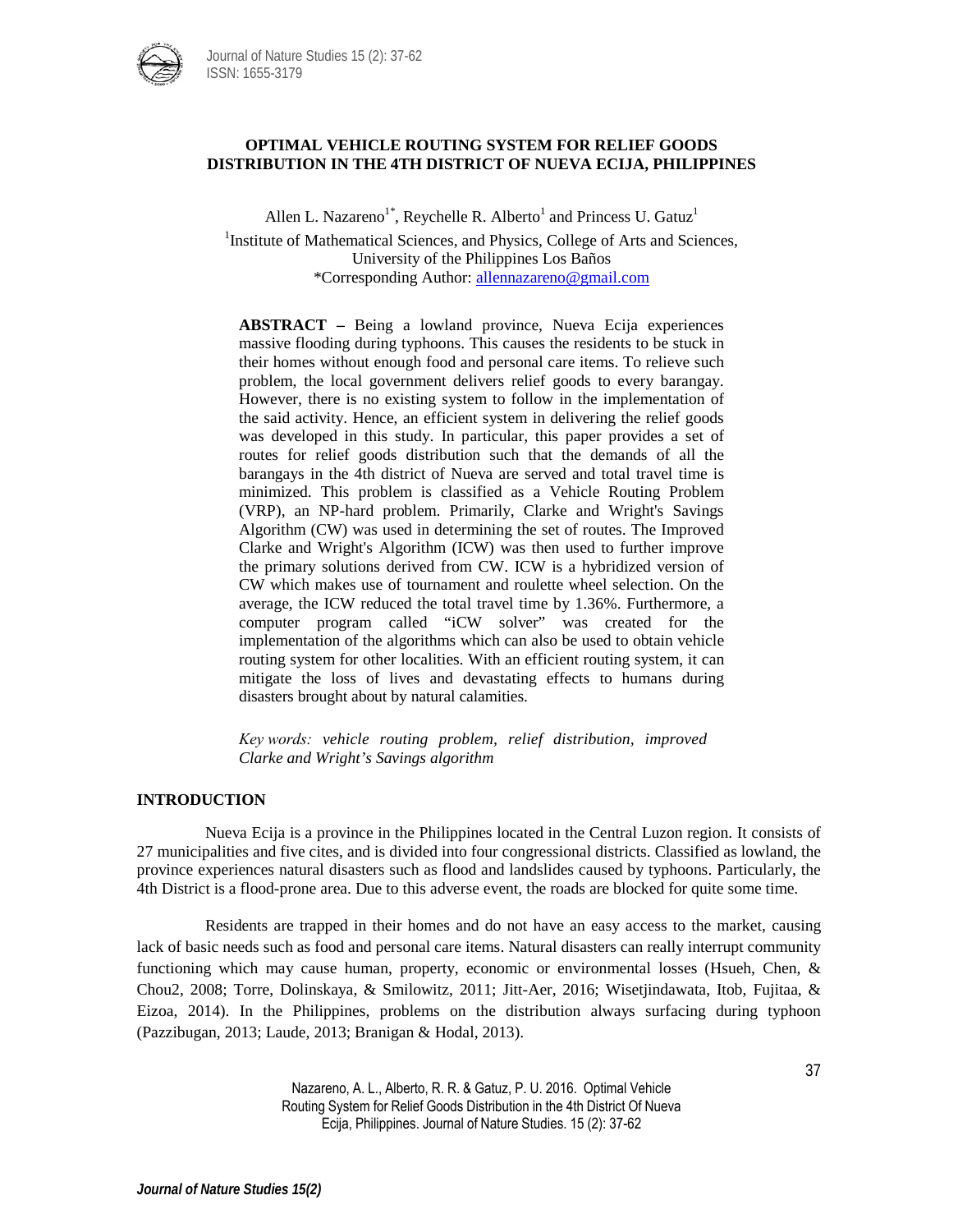According to the Local Government Code of 1991, each local government has funds allocated for calamity relief operations. With a given set of vehicles, each municipality is tasked to provide and distribute relief goods for every household of all its barangays during natural disasters. However, there is no existing system to follow in the implementation of the said activity. For this reason, determining the optimal sets of routes the vehicles have to traverse in order to distribute the relief goods to the barangays of each municipality and city in the district in the shortest time possible is needed. With an efficient routing system, distribution of usually limited relief commodities can be easier and faster especially in the delivery of critical supplies reducing the adverse effects of postdisaster problems.

The problem can be regarded as a vehicle routing problem (VRP). The VRP, also known as "Truck Dispatching Problem", was first introduced by Dantzig and Ramser in 1959. They used it to determine the optimal set of routes for a specific number of vehicles in delivering gasoline to the service stations from the terminal (Dantzig & Ramser, 1959). VRP can be described as set of vehicles with known capacity delivering goods from a source to customers with known demands and locations in the shortest possible time. Being an NP-hard problem, heuristics have been developed to provide solution to VRP. In 1964, Clarke and Wright introduced one of these heuristics named as the Clarke and Wright Saving Algorithm (CW). CW is one of the best and widely used method in solving VRP because of its speed, simplicity and accuracy (Cordeau, et al., 2007). In 2013, De Lara et al. conducted a study about determining the optimal route of vehicles delivering relief goods to the calamity-prone areas in region IV-A. They used Clarke and Wright's Savings Algorithm in determining the routes of the vehicles from the warehouses to the affected areas (De Lara, et al., 2013).

Although Clarke and Wright Saving Algorithm (CW) is the mostly used method in obtaining solutions (Clarke & Wirght, 1964; Pichpibula & Kawtummachaib, 2012) of the VRP, the solutions can be enhanced by using Improved Clarke and Wright Savings Algorithm (ICW) (Pichpibula & Kawtummachaib, 2012). The result of ICW was compared against 14 other algorithms including CW. The result of the comparison showed that the proposed ICW algorithm exceed the results obtained using CW. The algorithm was shown to competitive or even outdone newly developed heuristics. On average, the deviation between the solution obtained and the optimal solution is  $0.14\%$  (Pichpibula & Kawtummachaib, 2012).

The general objective of this study is to provide the 4th district of Nueva Ecija a set of routes for the relief goods distribution that will minimize the total delivery time and satisfy the demand of each barangay. In particular, the goal of disaster relief vehicle routing problems (VRPs) is to mitigate the loss of lives and devastating effects to humans during disasters brought about by natural calamities. With the use of both CW and ICW, the optimal routing system can be determined. Results of this study can serve as a mathematical basis for improving the system of distribution of relief goods in the province of Nueva Ecija. To our knowledge, there are no other researches about application of ICW in disaster vehicle routing problem.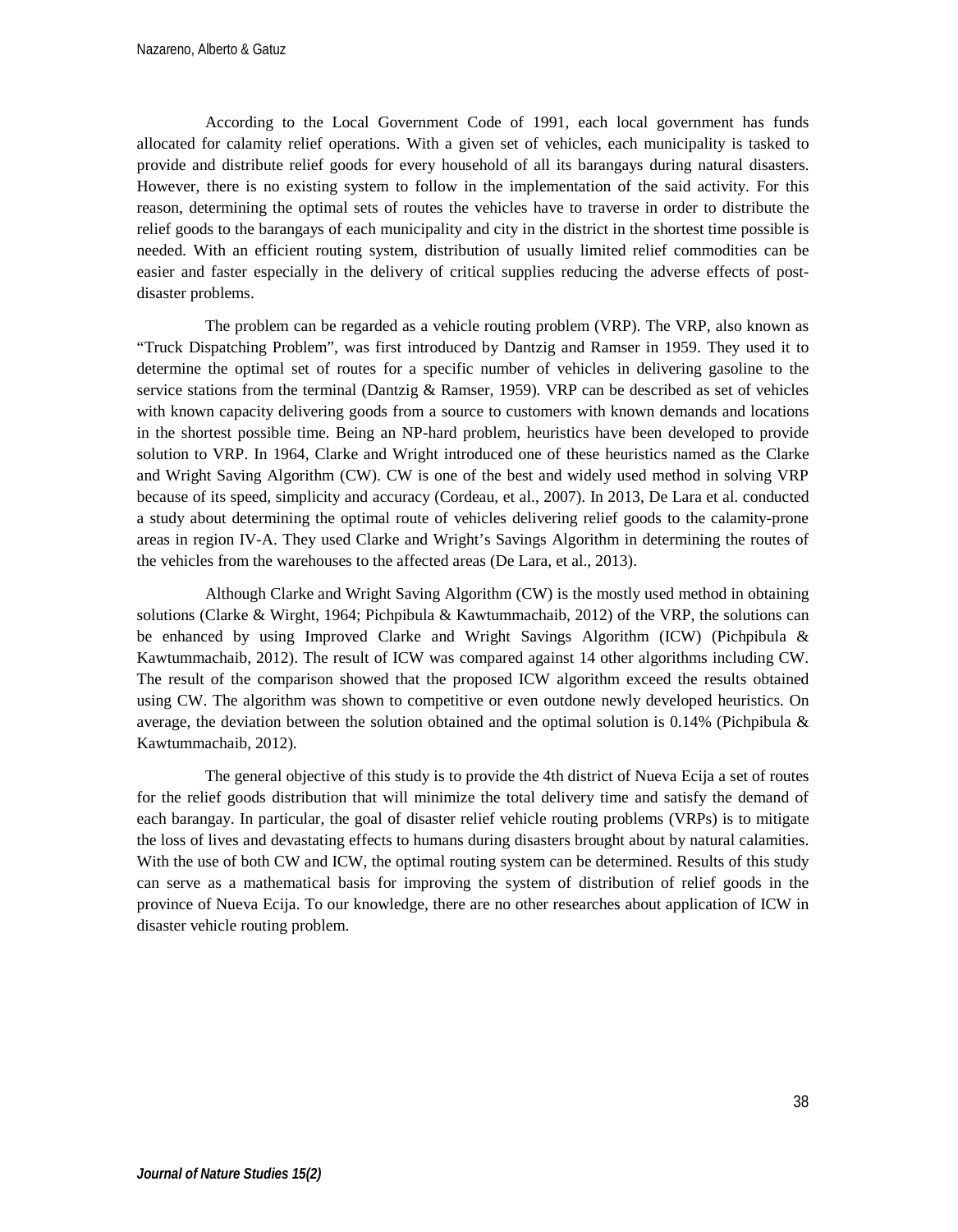# **STUDY AREA AND METHODS**

The study considered the city and municipalities in the  $4<sup>th</sup>$  District of Nueva Ecija. However, due to unavailability of an updated political map, the municipality of General Tinio was not included in this study.

The assumptions of the study are as follows:

- 1. It is assumed that there is only one delivery vehicle assigned to each municipality and city;
- 2. all delivery vehicles are of equal carrying capacity;
- 3. the barangays to be served are of equal priority;
- 4. there is little to no traffic while delivering the relief goods; and
- 5. the maximum time allowed for each route is 120 minutes.

The methodology is composed of four sections; data collection, vehicle routing problem model, CW and ICW algorithms and program creation. These are discussed in details as follow:

## **A. Data Collection**

The data used in this study were provided by the offices of the Governor's Provincial Disaster Risk Reduction and Management Office (PDRRMO), Provincial Social Welfare and Development Office (PSWDO) and Provincial Planning and Development Office (PPDO). The information collected were the following:

- 1. relief goods packaging size
- 2. number of household per municipality and barangay (NSO, 2010)
- 3. political map of each municipality and city

Networks were drawn as representations of each municipality and city within the district. The nodes denote the barangays while the edges denote the direct path between two adjacent nodes. A municipal or city hall was labeled as node 0. Each edge has corresponding weights computed by approximating the travel time (in minutes) between two nodes, considering that there is little to no traffic situation (See Appendix A). The computation of the approximate travel time between node *i* and node *j* is as follows:

$$
travel\ time(i, j) = \frac{distance}{speed\ of\ delivery\ truck}
$$

where  $i, j = 1, 2, ..., N$  or the number of barangays in municipal city

The distance between node *i* and node *j* was obtained using Google Maps while the speed of the delivery truck considered for this study is 30 km/hr. The number of households per barangay for the year 2015 was forecasted using the existing data and exponential smoothing algorithm. The carrying capacity of the delivery truck is 2500 packs of relief goods.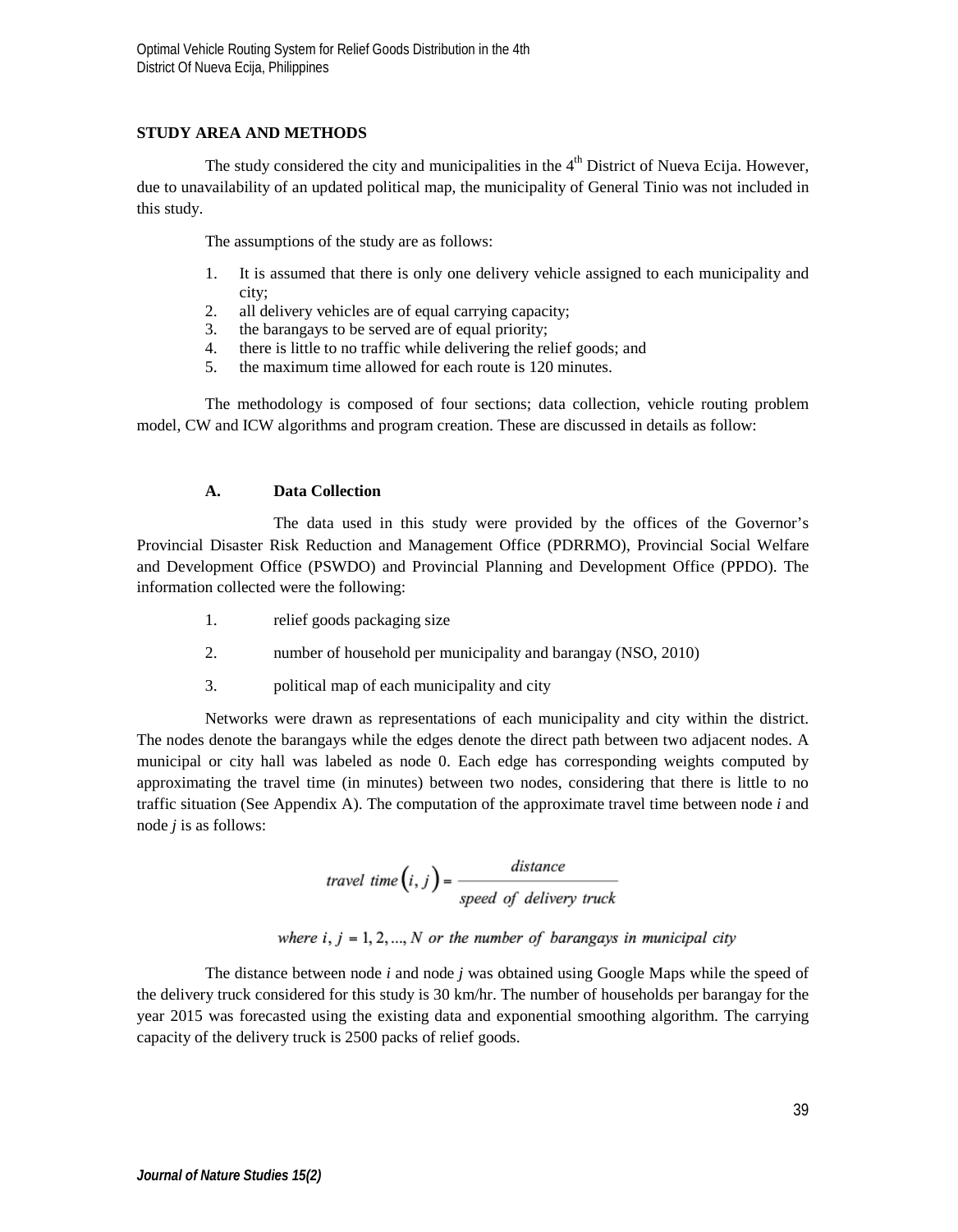

The following are the network representations of each municipality and city and their respective node labels.

**Figure 1**. Network Representation for Municipality of Peñaranda



**Figure 2**. Network Representation for Municipality of San Antonio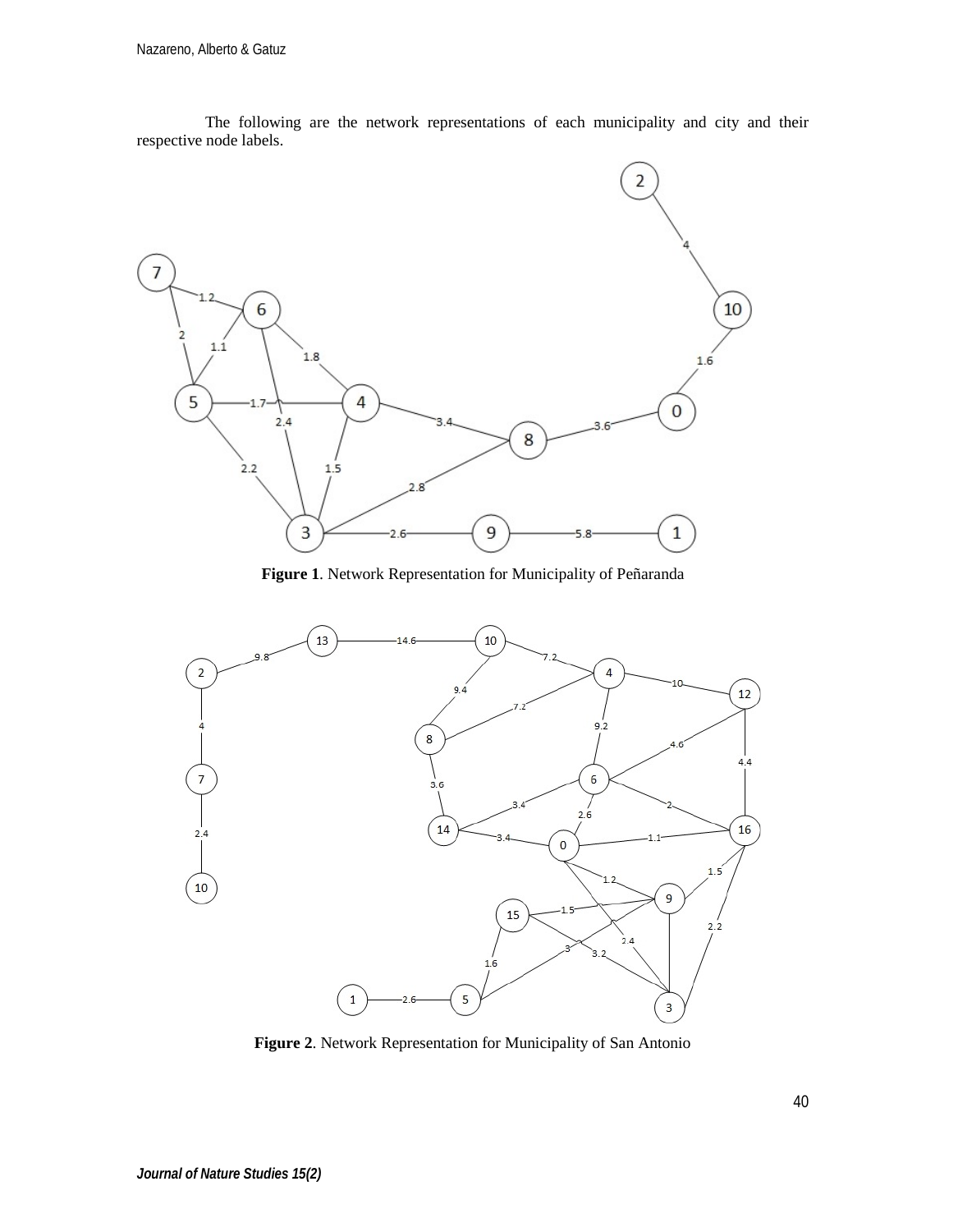

**Figure 3**. Network Representation for Municipality of San Isidro



**Figure 4.** Network Representation for Municipality of Jaen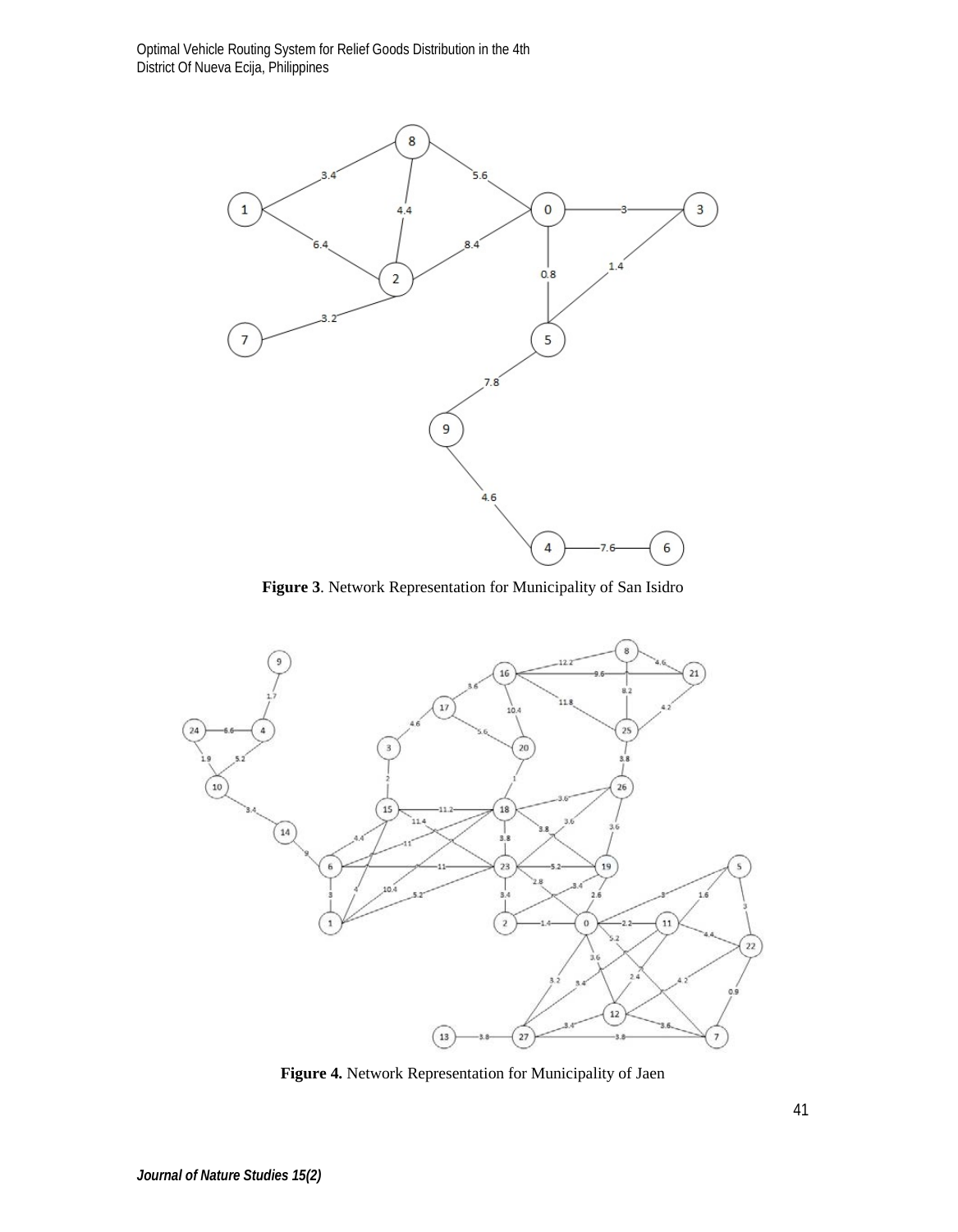

**Figure 5**. Network Representation for City of Gapan



**Figure 6**. Network Representation for Municipality of Cabiao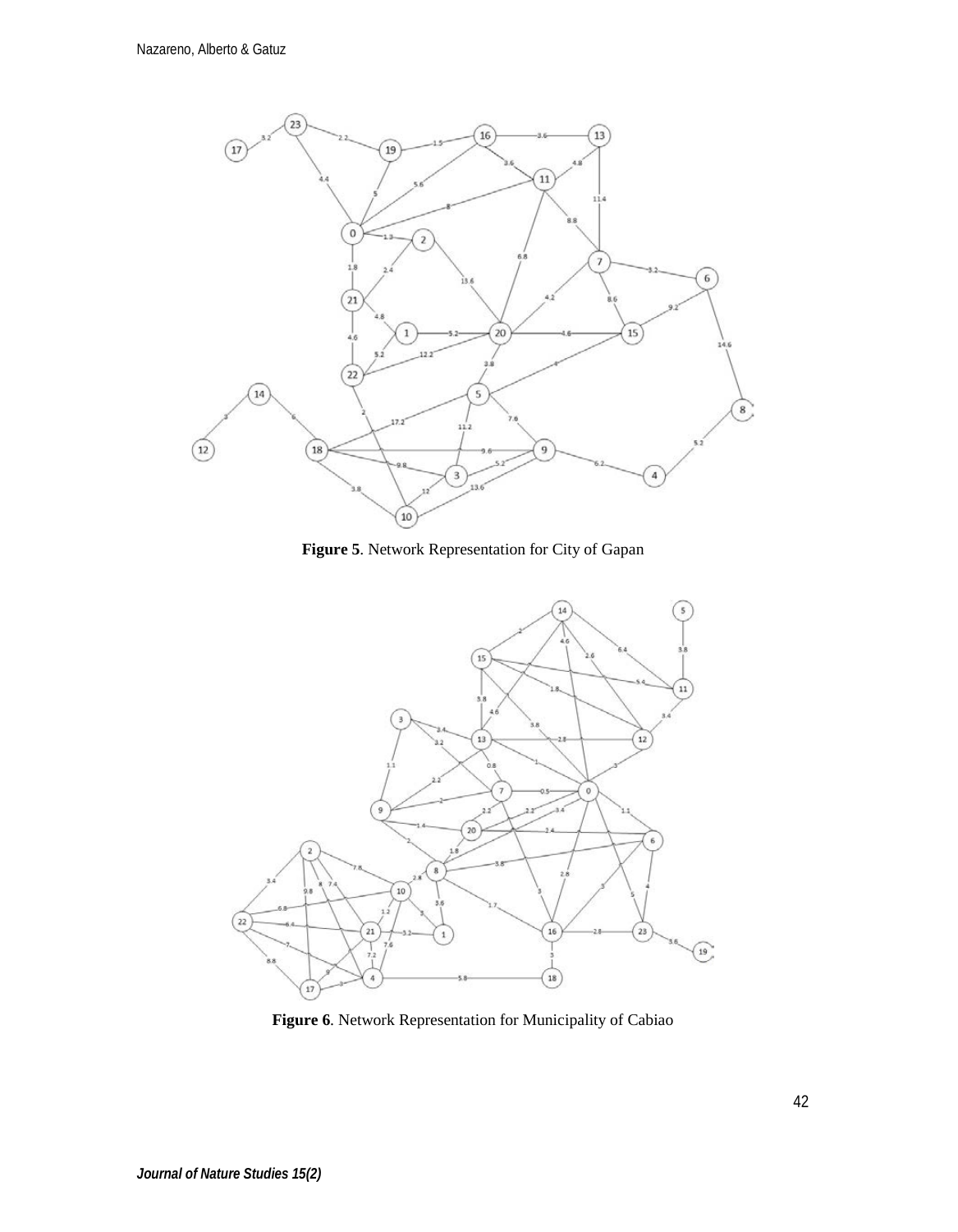Optimal Vehicle Routing System for Relief Goods Distribution in the 4th District Of Nueva Ecija, Philippines



**Figure 7**. Network Representation for Municipality of San Leonardo

Table 1. Node Labels of Network Representation for Municipality of Peñaranda

| <b>Node</b> | Area                     |  |  |
|-------------|--------------------------|--|--|
| 0           | Peñaranda Municipal Hall |  |  |
| 1           | Callos                   |  |  |
| 2           | Las Pinas                |  |  |
| 3           | Poblacion I              |  |  |
| 4           | Poblacion II             |  |  |
| 5           | Poblacion III            |  |  |
| 6           | Poblacion IV             |  |  |
| 7           | Santo Tomas              |  |  |
| 8           | Sinasahan                |  |  |
| 9           | San Josef                |  |  |
| 10          | San Mariano              |  |  |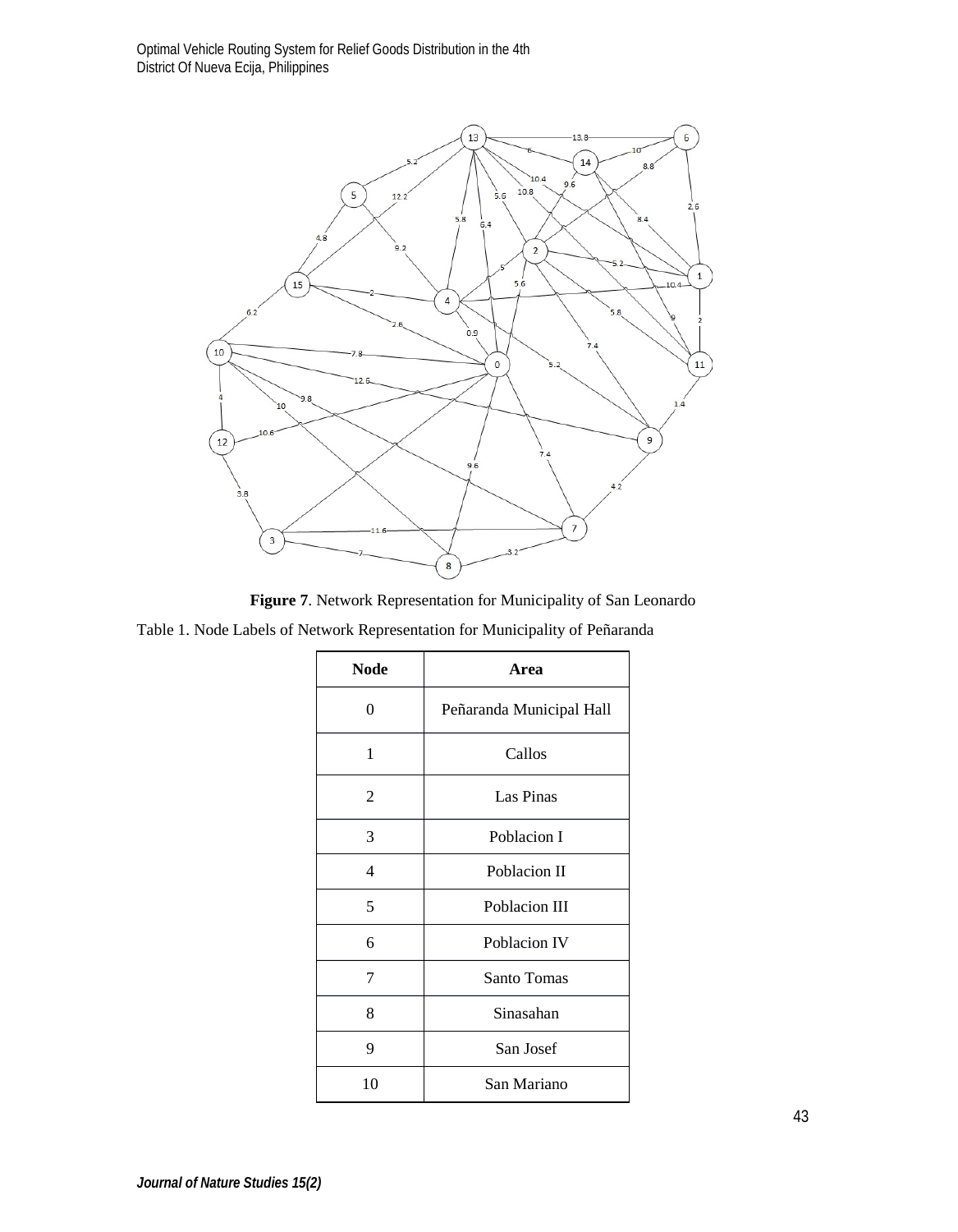| <b>Node</b>    | Area                       | <b>Node</b> | Area          |
|----------------|----------------------------|-------------|---------------|
| $\overline{0}$ | San Antonio Municipal Hall | 9           | Poblacion     |
| 1              | <b>Buliran</b>             | 10          | San Francisco |
| $\overline{2}$ | Cama Juan                  | 11          | San Jose      |
| 3              | Julo                       | 12          | San Mariano   |
| $\overline{4}$ | Lawang Kupang              | 13          | Sta Barbara   |
| 5              | Luyos                      | 14          | Sta Cruz      |
| 6              | Maugat                     | 15          | Sto Cristo    |
| 7              | Panabingan                 | 16          | Tikiw         |
| 8              | Papaya                     |             |               |

**Table 2**. Node Labels of Network Representation for Municipality of San Antonio

**Table 3**. Node Labels of Network Representation for Municipality of San Isidro

| <b>Node</b>    | Area                      |  |
|----------------|---------------------------|--|
| $\theta$       | San Isidro Municipal Hall |  |
| 1              | Alua                      |  |
| $\mathfrak{2}$ | Calaba                    |  |
| 3              | Malapit                   |  |
| $\overline{4}$ | Mangga                    |  |
| 5              | Poblacion                 |  |
| 6              | Pulo                      |  |
| 7              | San Roque                 |  |
| 8              | Sto Cristo                |  |
| 9              | Tabon                     |  |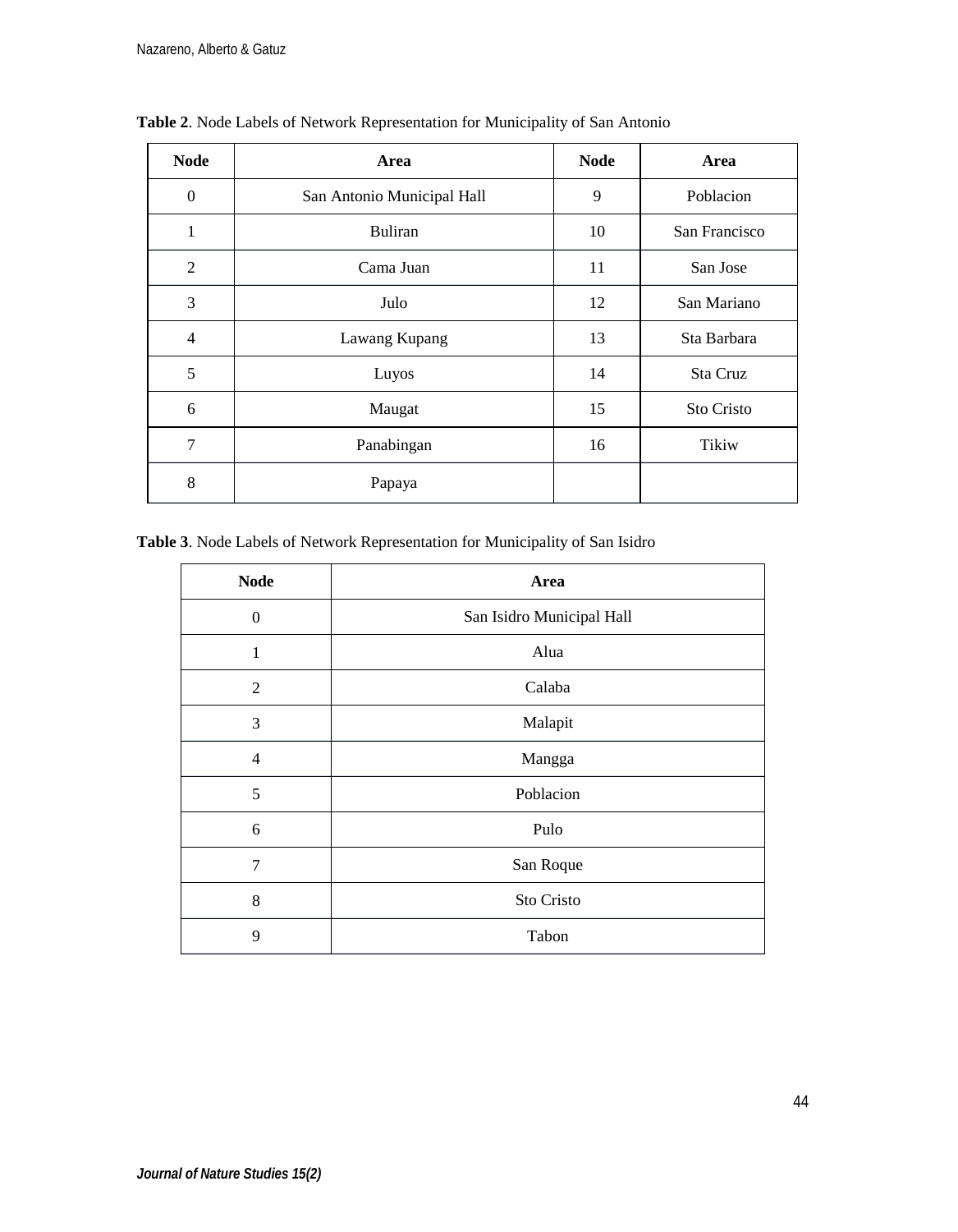| <b>Node</b>    | Area                | <b>Node</b> | Area                   |
|----------------|---------------------|-------------|------------------------|
| $\mathbf{0}$   | Jaen Municipal Hall | 14          | Pamacpacan             |
| 1              | Calabasa            | 15          | Pakul                  |
| $\overline{2}$ | Dampulan            | 16          | Pinanggaan             |
| 3              | Hilera              | 17          | <b>Ulanin-Pitak</b>    |
| $\overline{4}$ | Imbunia             | 18          | Putlod                 |
| 5              | Apo Esquivel        | 19          | Ocampo Rivera          |
| 6              | Lambakin            | 20          | San Jose               |
| $\overline{7}$ | Langla              | 21          | San Pablo              |
| 8              | Magsalisi           | 22          | San Roque              |
| 9              | Malabon Kaingin     | 23          | San Vicente            |
| 10             | Marawa              | 24          | Sta Rita               |
| 11             | Antonino            | 25          | <b>Sto Tomas North</b> |
| 12             | San Josef           | 26          | <b>Sto Tomas South</b> |
| 13             | Niyugan             | 27          | Sapang                 |

**Table 4**. Node Labels of Network Representation for Municipality of Jaen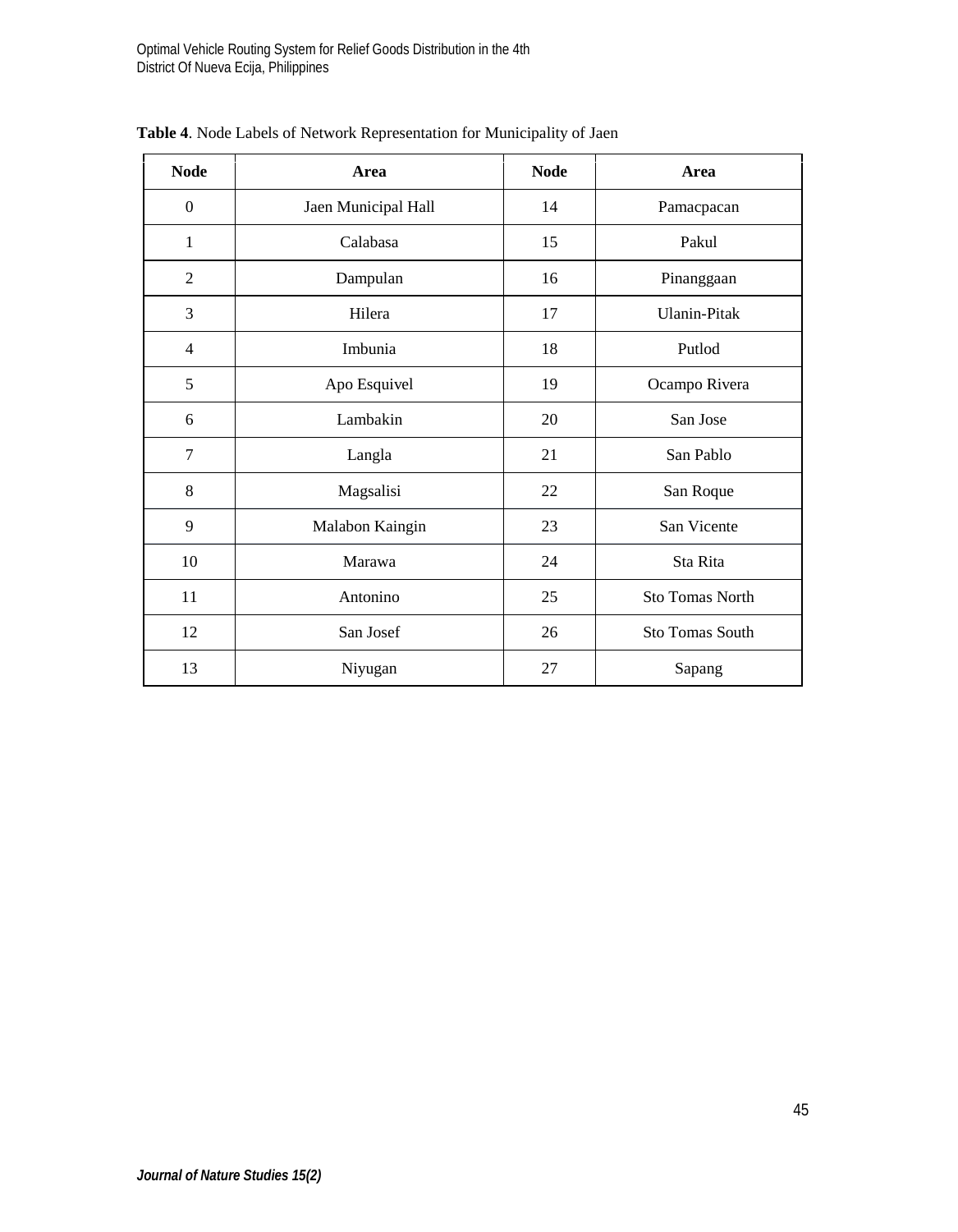| <b>Node</b>    | Area            | <b>Node</b> | Area                    |  |
|----------------|-----------------|-------------|-------------------------|--|
| $\theta$       | Gapan City Hall | 12          | Marelo                  |  |
| 1              | Balante         | 13          | Pambuan                 |  |
| 2              | Bayanihan       | 14          | Parcutela               |  |
| 3              | <b>Bulak</b>    | 15          | Puting Tubig            |  |
| $\overline{4}$ | Bungo           | 16          | San Lorenzo             |  |
| 5              | Kapalangan      | 17          | San Nicolas             |  |
| 6              | Mabunga         | 18          | San Roque               |  |
| 7              | Maburak         | 19          | San Vicente             |  |
| 8              | Macabaklay      | 20          | Sta Cruz                |  |
| 9              | Mahipon         | 21          | <b>Sto Cristo Norte</b> |  |
| 10             | Malimba         | 22          | Sto Cristo Sur          |  |
| 11             | Mangino         | 23          | Sto Nino                |  |

**Table 5**. Node Labels of Network Representation for City of Gapan

Table 6. Node Labels of Network Representation for Municipality of Cabio

| <b>Node</b>    | Area                  | <b>Node</b> | Area           |
|----------------|-----------------------|-------------|----------------|
| $\overline{0}$ | Cabiao Municipal Hall | 12          | San Fernando S |
| 1              | <b>Bagong Buhay</b>   | 13          | San Gregorio   |
| 2              | <b>Bagong Sikat</b>   | 14          | San Juan N     |
| 3              | <b>Bagong Silang</b>  | 15          | San Juan S     |
| $\overline{4}$ | Concepcion            | 16          | San Roque      |
| 5              | Entablado             | 17          | San Vicente    |
| 6              | Maligaya              | 18          | Santa Rita     |
| 7              | Natividad N           | 19          | Sinipit        |
| 8              | Natividad S           | 20          | Polilio        |
| 9              | Palasinan             | 21          | San Carlos     |
| 10             | San Antonio           | 22          | Santa Isabel   |
| 11             | San Fernando N        | 23          | Santa Ines     |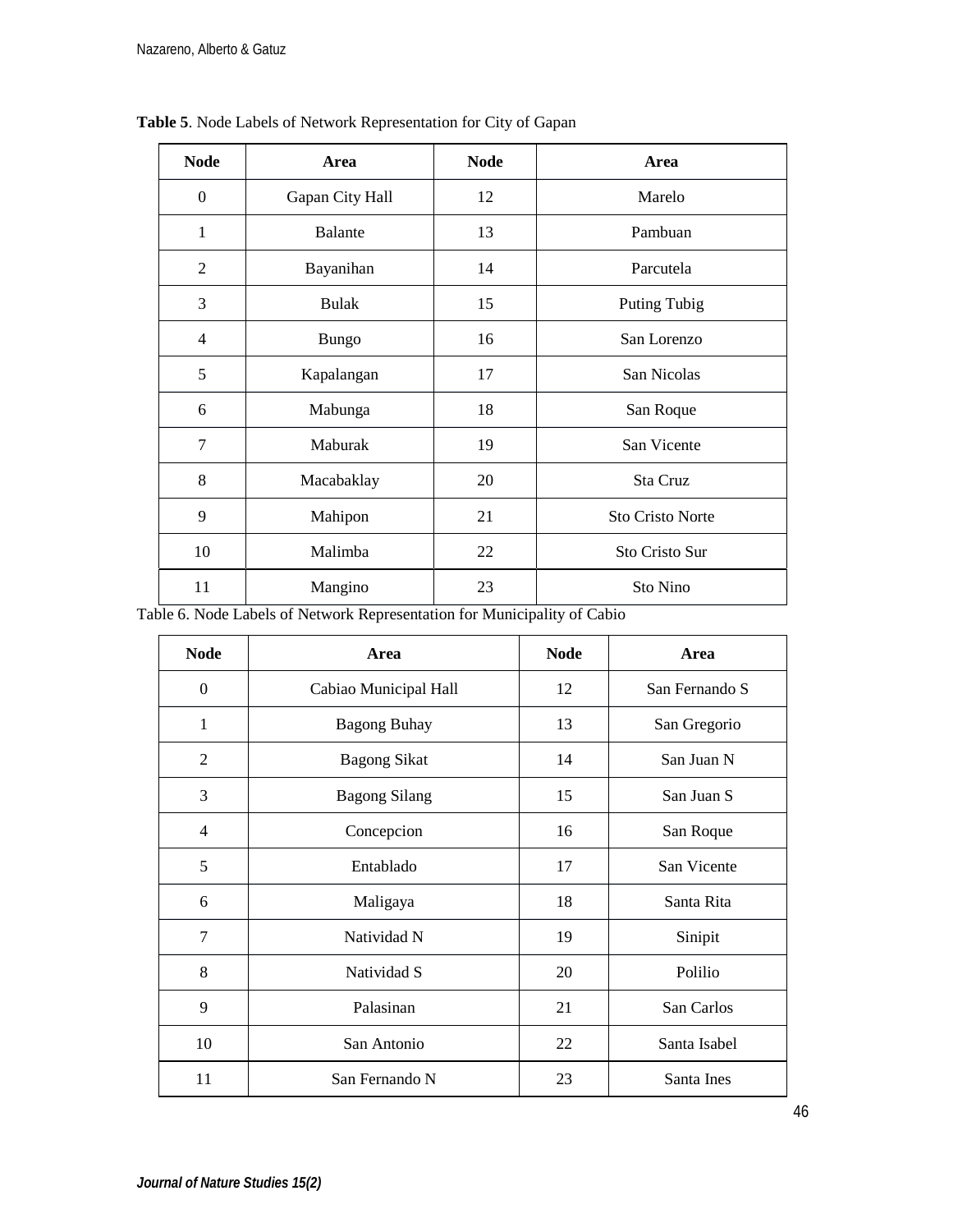| <b>Node</b>    | Area                        | <b>Node</b> | Area           |
|----------------|-----------------------------|-------------|----------------|
| $\overline{0}$ | San Leonardo Municipal Hall | 8           | <b>Nieves</b>  |
| 1              | Bonifacio                   | 9           | Rizal          |
| 2              | <b>Burgos</b>               | 10          | San Anton      |
| 3              | Castellano                  | 11          | San Bartolome  |
| $\overline{4}$ | Diversion                   | 12          | San Roque      |
| 5              | Magpapalayok                | 13          | Tabuating      |
| 6              | Mallorca                    | 14          | Tagumpay       |
| 7              | Mambangnan                  | 15          | Tambo-Adorable |

**Table 7**. Node Labels of Network Representation for Municipality of San Leonardo

# **B. Vehicle Routing Problem (VRP) Model**

The mathematical model for the relief goods distribution formulated as a VRP model was developed and was presented in the following sequence.

Parameters

 $N =$  number of barangays

 $v =$  number of vehicles

 $d_i$  = demand of barangay i,  $i = 0, 1, 2, ..., N$ 

 $t_{i,j}$  = travel time between barangay *i* and barangay *j*, *i*, *j* = 0, 1, 2, ..., *N* 

$$
p_k = \text{capacity of vehicle } k, \text{ where } k = 1, ..., V
$$

Decision variables

$$
w_i^k = \begin{cases} \text{ if vehicle } k \text{ visits barangay } i, \\ 0, \text{ otherwise} \end{cases} \text{ where } i = 0, 1, 2, ..., N
$$

$$
x_{ij}^k = \begin{cases} \text{ if vehicle } k \text{ travels from barangay } i \text{ to barangay } j, \\ 0, \text{ otherwise} \end{cases}
$$

╭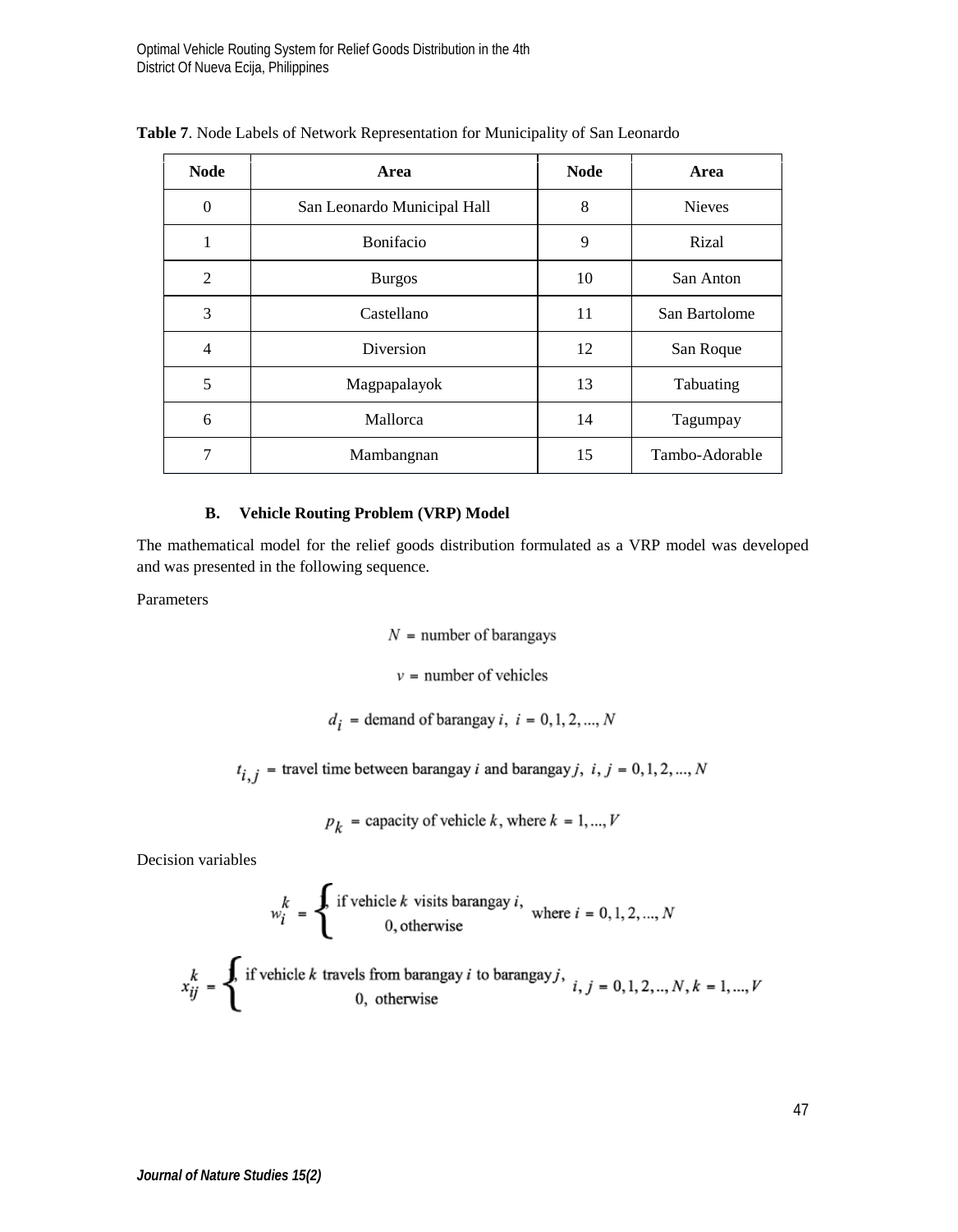Mathematical Model

$$
Minimize \sum_{i=0}^{N} \sum_{j=0}^{N} \sum_{k=1}^{V} t_{ij} x_{ij}^{k}
$$

The objective is to minimize the total travel time of all the vehicles.

$$
\sum_{k=1}^{V} w_i^k = 1 \text{ for } i = 0, 1, 2, ..., N
$$
 (1)

Constraint (1) ensures that each barangay is assigned to only one vehicle.

$$
\sum_{j=0}^{N} x_{ij}^{k} = w_{j}^{k} \text{ for } i = 0, 1, 2, ..., N \text{ and } k = 1, ..., V
$$
 (2)

$$
\sum_{i=0}^{N} x_{ij}^{k} = w_{j}^{k} \text{ for } i = 0, 1, 2, ..., N \text{ and } k = 1, ..., V
$$
\n(3)

Constraints (2) and (3) guarantee that each barangay is visited and left with a same vehicle.

$$
\sum_{i=0}^{N} d_i w_i^k \le p_k \text{ for } k = 1, ..., V
$$
 (4)

Constraint (4) ensures that a vehicle does not exceed its carrying capacity.

$$
\sum_{i=0}^{N} x_{i0}^{k} \le 1 \text{ for } k = 1, ..., V
$$
\n(5)

$$
\sum_{j=0}^{N} x_{0j}^{k} \le 1 \text{ for } k = 1, ..., V
$$
\n(6)

Constraint (5) and (6) guarantee that vehicle availability is not exceeded.

# **C. Classical Clarke and Wright Savings Algorithm and Improved Clarke and Wright's Algorithm**

Parallel version of CW was used because generally, it produces more efficient results than the sequential version. Both the classical and the improved were used in solving the VRP.

The step-by-step procedure of the parallel version of CW is as follows.

- 1. Given the distance between nodes, distance matrix is constructed.
- 2. The savings value matrix is formed. Each savings value between customer *i* and *j* is

computed as  $s_{i,j} = d_{0,i} + d_{j,0} - d_{i,j}$ 

Note:  $d_{0,i}$  is the distance between the source node and node i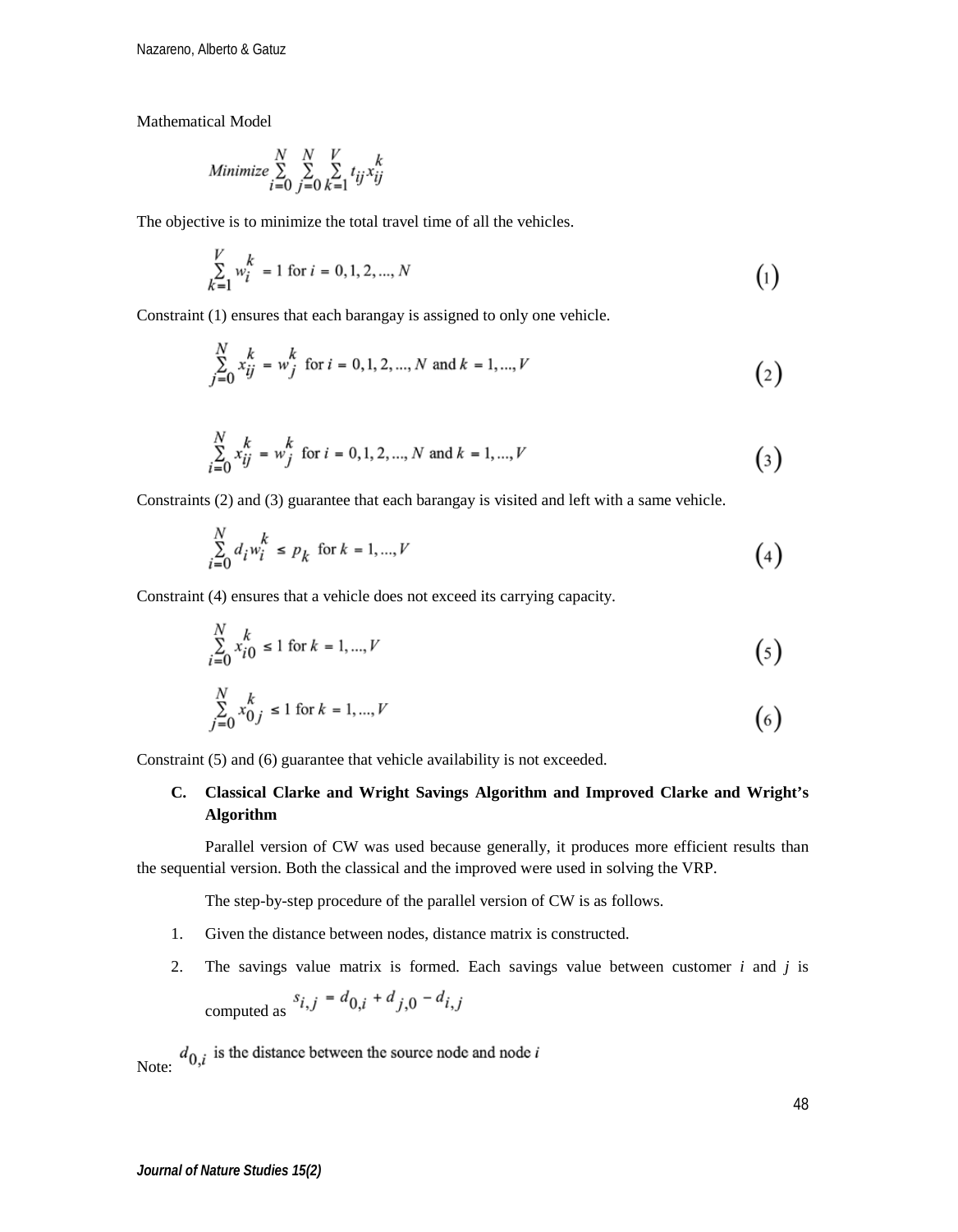- 3. Savings list is sorted in decreasing order.
- 4. Starting from top of savings list, it should be decided whether a link  $(i, j)$  is included in a route or not.

A route is constructed if either of the following constraints is satisfied.

- i. *i* and *j* are not included in an existing route;
- ii. either *i* or *j*, but not both, is included in a route but that node is not interior; or
- iii. both nodes *i* and *j* are already included in an existing route but neither is interior.

Violating any of these constraints means that link *(i,j)* must not be included in the route. Also, sum of the demands of the nodes in the route must not exceed the vehicle capacity.

This step is repeated until the savings list is exhausted or all the customers have already been served.

5. Lastly, total distance traveled is computed.

ICW was then used to further improve the solutions of CW. Its algorithm is an iterative improvement of the classical CW which incorporates tournament and roulette wheel selection. New savings lists were generated and the one with the most improvement was chosen as the solution. The step-by-step procedure is as follows:

- 1. Given the distance between nodes, the distance matrix is constructed.
- 2. The savings value matrix is formed. Each savings value between customer *i* and *j* is computed as  $s_{i,j} = d_{0,i} + d_{j,0} - d_{i,j}$

 $d_{0,i}$  is the distance between the source node and node *i* Note:

3. The savings list is sorted in decreasing order.

A random number between 2 to 6 for the tournament size *T* is generated. If the savings list has less than 6 elements, adjust the range of the tournament size number. Get a set of savings values of size *T* from the savings list generated using CW.

4. The selection probability and the cumulative probability for savings number n are computed.

$$
p_n = \sum_{i=1}^{s_n} \sum_{j \in T} s_j \text{ for } n \in T
$$
\n
$$
q_n = \sum_{i \in n} p_i \text{ for } n \in T
$$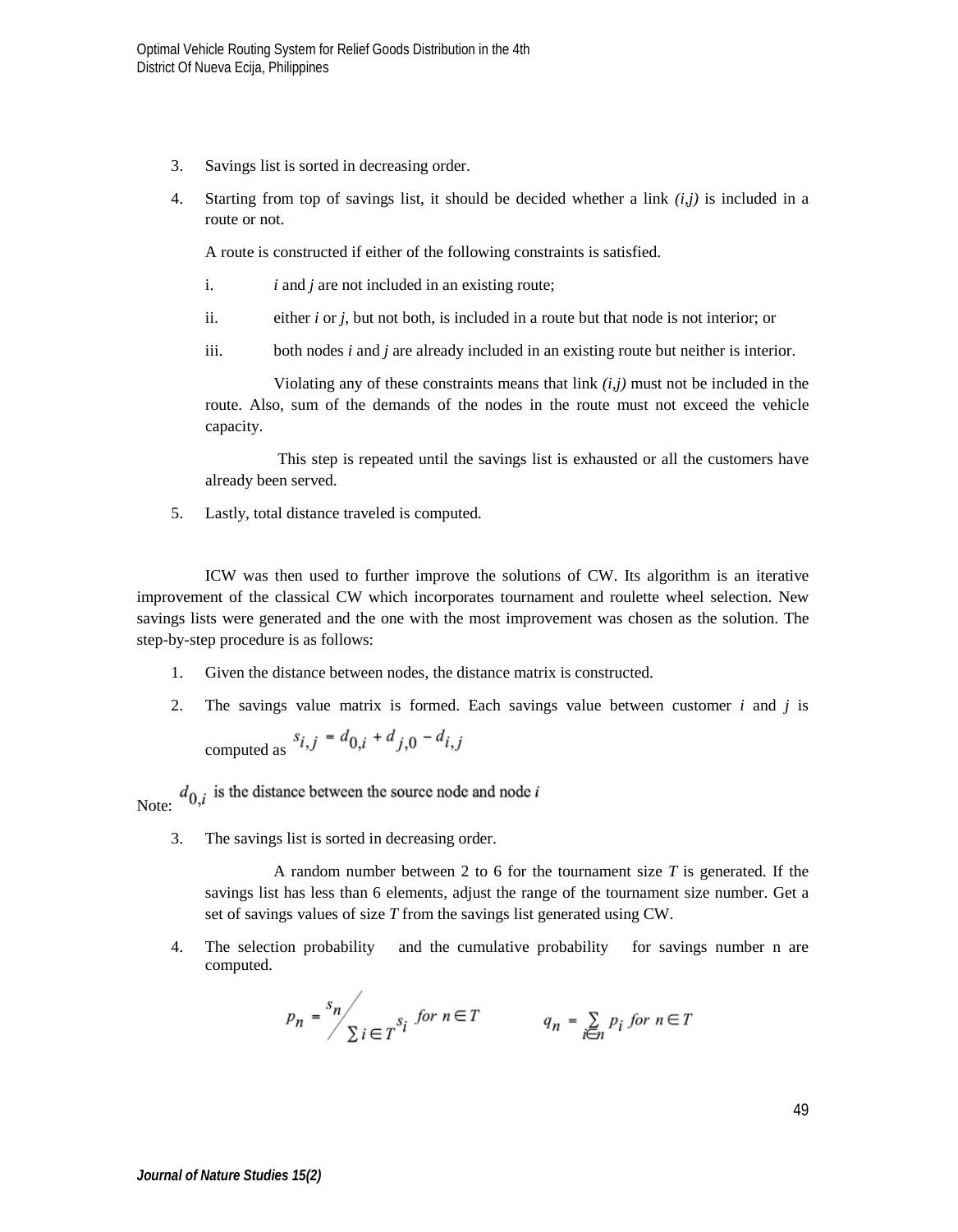| Number of elements in the<br>savings list | Range of tournament size |
|-------------------------------------------|--------------------------|
| $\geq 6$                                  | $2 - 6$                  |
| 5                                         | $2 - 5$                  |
| 4                                         | $2 - 4$                  |
| 3                                         | $2 - 3$                  |
| $\mathbf{2}$                              | 2                        |
| 1                                         | 1                        |

**Table 8**. Number of elements in the savings list and respective interval of tournament size

5. A random number *r* between 0 and 1 is generated. If  $0 \le r \le q_1$ , choose  $S_1$ .

a. For  $2 \le n \le T$ ,  $S_n$  is chosen such that  $q_{n-1} \le r \le q_n$ .

6. The chosen  $S_n$  is in the new savings list and should be removed from the previous list.

7. Steps 4 – 7 are repeated until all  $S_n$  are in the new savings list.

8. Starting from top of the new savings list, a decision must be made whether a link *(i,j)* will be included in a route or not.

A route is constructed if either of the following constraints is satisfied.

- i. *i* and *j* are not included in an existing route;
- ii. either *i* or *j*, but not both, is included in a route but that node is not interior; or
- iii. both nodes i and j are already included in an existing route but neither is interior.

Violating any of these constraints means that link *(i,j)* must not be included in the route. Also, sum of the demands of the nodes in the route must not exceed the vehicle capacity.

This step is repeated until the savings list is exhausted or all the customers have already been served.

- 9. The total distance traveled is computed.
- 10. Steps 1-9 are repeated *n* times (maximum iterations used for the study was 50; *n=50*).
- 11. All the results are compared and the solution with most improvement is chosen.

The two algorithms were computed by a program particularly created for this study. Floyd's Algorithm was also used to compute the total time traveled per route.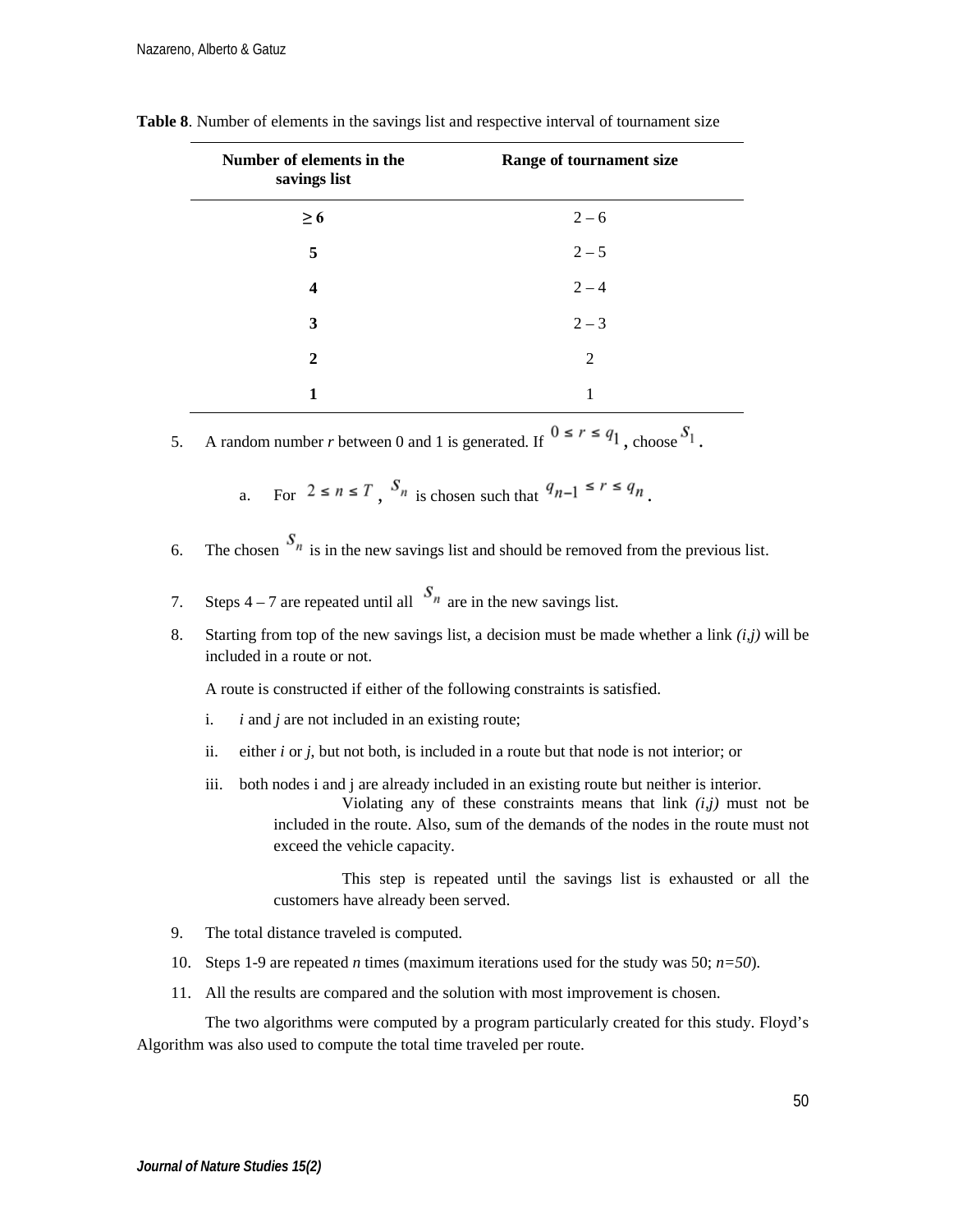## **D. Creation of the Computer Program**

Since there is no available software, a computer program was created for the implementation of both CW and ICW. The software is called "iCW" solver.

## **RESULSTS AND DISCUSSION**

Each network indicated in the appendix section was analyzed using iCW solver. The results included outputs from both CW and ICW for each barangay in each municipality.

Below are the solutions obtained using CW and ICW. Tables 9-22 showed the routes that the assigned vehicle has to traverse to serve nodes. The corresponding travel time for each route was also indicated. Table 23 summarized the comparison of the results for each municipality. In analyzing the tables, consider Table 22. The delivery vehicle must traverse the route indicated in column 2 to serve the barangays/nodes in column 3 and go back to the depot. Hence, the route starts and ends in node 0. The travel time (in minutes) in doing this is indicated in column 3. For instance, the delivery vehicle must traverse the route 0-10-8-0 (San Leonardo Municipal Hall-San Anton-Nieves-San Leonardo Municipal Hall) to serve the demands of barangays 8 and 10 and go back to the depot. The time to accomplish the said task is 27.4 minutes. The total time to serve the demands of all the barangays is 146.7 minutes. The routes in column 2 are traversed in no particular order. Moreover, it can be inferred from Table 23 that using the routes obtained from Improved Clarke and Wright's Savings Algorithm to serve all the barangays of San Leonardo decreased the delivery time by 6.4 minutes or 4.18% of the original time. Similar interpretations can be inferred from Tables 9-21.

Applying ICW yielded either equal or better solutions compared to the solutions generated through the use of CW. On the average, ICW reduced the total travel time by 1.36%.

| Route                           | <b>Nodes Served</b> | <b>Travel Time</b><br>(in minutes) |
|---------------------------------|---------------------|------------------------------------|
| $0 - 8 - 5 - 6 - 7 - 5 - 8 - 0$ | 5, 6, 7             | 18.7                               |
| $0-8-3-4-3-9-1-9-3-8-0$         | 3, 4, 9, 1          | 32.6                               |
| $0-10-2-10-0-8-0$               | 8, 2, 10            | 18.4                               |
|                                 | <b>TOTAL</b>        | 69.7                               |

**Table 9.** Routes obtained with corresponding travel time and nodes served for the Municipality of Peñaranda using CW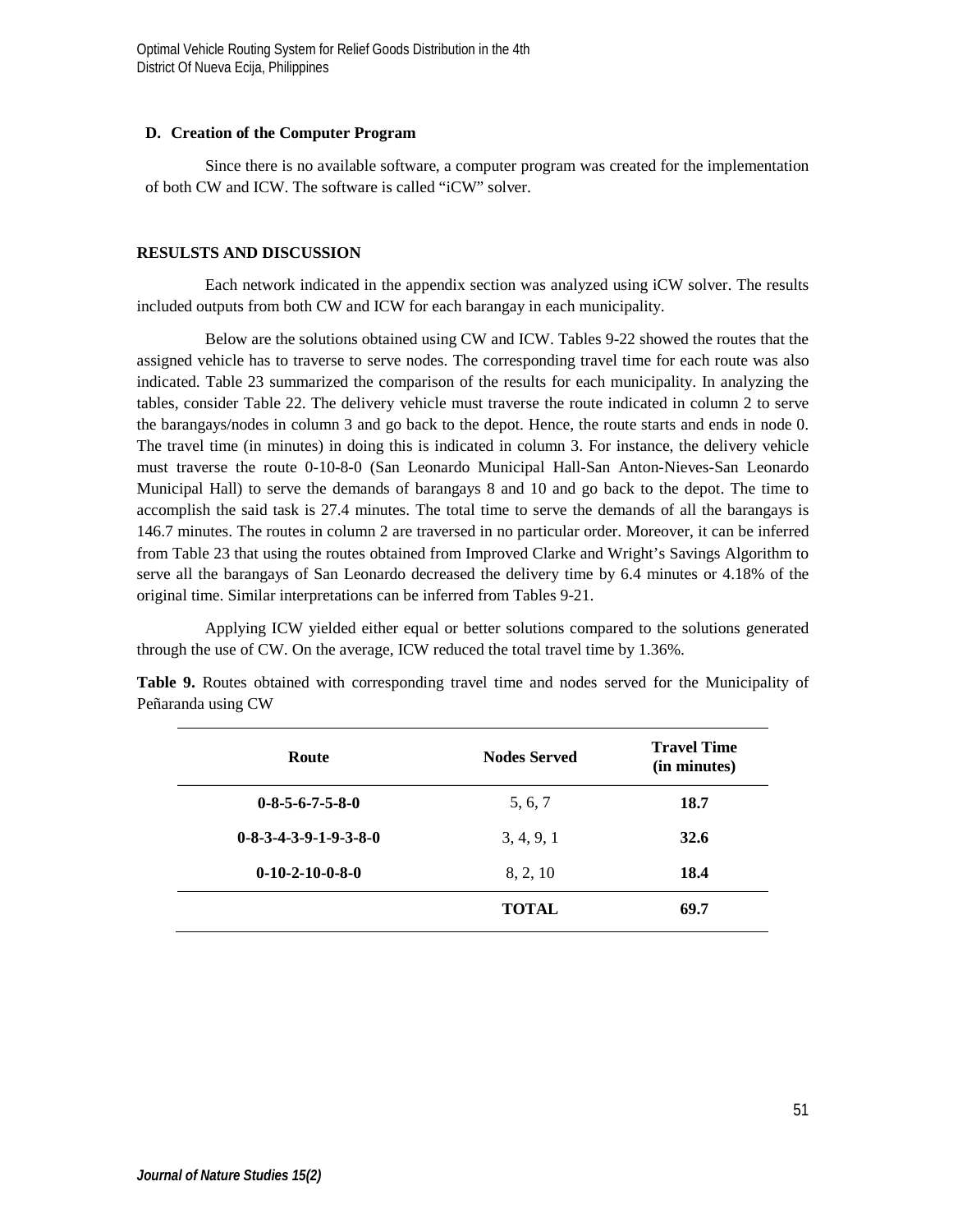| Route                   | <b>Nodes Served</b> | <b>Travel Time</b><br>(in minutes) |
|-------------------------|---------------------|------------------------------------|
| $0-8-5-6-7-5-8-0$       | 5, 6, 7             | 18.7                               |
| $0-8-3-4-3-9-1-9-3-8-0$ | 3, 4, 9, 1          | 32.6                               |
| $0-10-2-10-0-8-0$       | 8, 2, 10            | 18.4                               |
|                         | <b>TOTAL</b>        | 69.7                               |

**Table 10.** Routes obtained with corresponding travel time and nodes served for the Municipality of Peñaranda using ICW

**Table 11.** Routes obtained with corresponding travel time and nodes served for the Municipality of San Antonio using CW

| Route                                  | <b>Nodes Served</b> | <b>Travel Time</b><br>(in minutes) |
|----------------------------------------|---------------------|------------------------------------|
| $0-9-15-9-0-14-8-10-13-10-8-14-0$      | 8, 14               | 14                                 |
| $0-16-6-0$                             | 6, 16               | 5.7                                |
| $0-16-12-4-6-0$                        | 4, 12               | 27.3                               |
| $0 - 3 - 0$                            | 3                   | 4.8                                |
| $0-9-15-9-0$                           | 15                  | 5.4                                |
| $0-14-8-10-13-2-7-11-7-2-13-10-8-14-0$ | 13, 2, 7, 11        | 94.4                               |
| $0-9-5-1-5-9-0$                        | 1, 5, 9             | 13.6                               |
| $0-14-8-10-8-14-0$                     | 10                  | 32.8                               |
|                                        | <b>TOTAL</b>        | 198                                |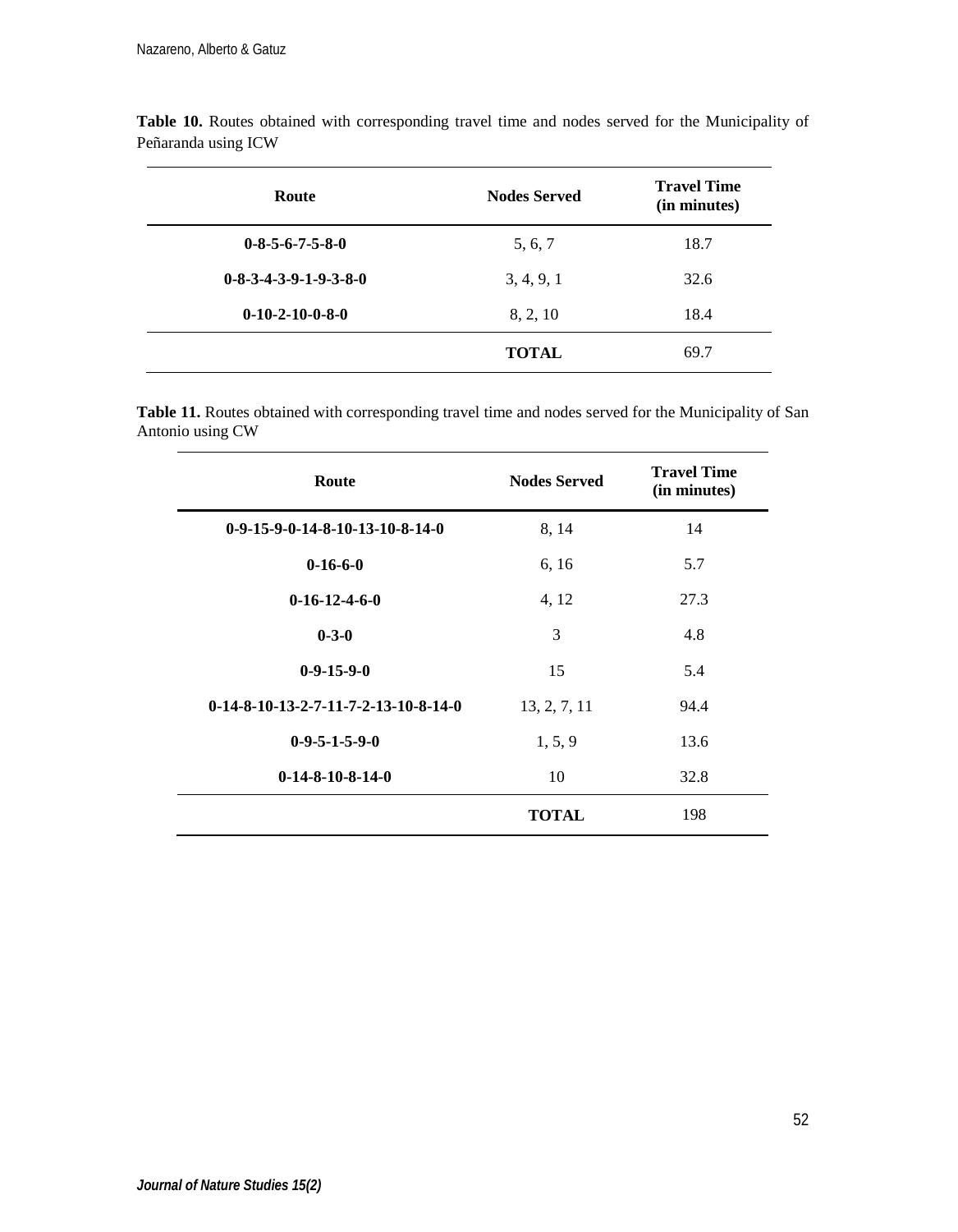| Route                                  | <b>Nodes Served</b> | <b>Travel Time</b><br>(in minutes) |
|----------------------------------------|---------------------|------------------------------------|
| $0-9-15-9-0-14-8-10-13-10-8-14-0$      | 8, 14               | 14                                 |
| $0-16-6-0$                             | 6, 16               | 5.7                                |
| $0-16-12-4-6-0$                        | 4, 12               | 27.3                               |
| $0 - 3 - 0$                            | 3                   | 4.8                                |
| $0-9-15-9-0$                           | 15                  | 5.4                                |
| $0-14-8-10-13-2-7-11-7-2-13-10-8-14-0$ | 13, 2, 7, 11        | 94.4                               |
| $0-9-5-1-5-9-0$                        | 1, 5, 9             | 13.6                               |
| $0-14-8-10-8-14-0$                     | 10                  | 32.8                               |
|                                        | <b>TOTAL</b>        | 198                                |

**Table 12.** Routes obtained with corresponding travel time and nodes served for the Municipality of San Antonio using ICW

**Table 13.** Routes obtained with corresponding travel time and nodes served for the Municipality of San Isidro using CW

| Route               | <b>Nodes Served</b> | <b>Travel Time</b><br>(in minutes) |
|---------------------|---------------------|------------------------------------|
| $0-5-9-4-9-5-0$     | 9,4                 | 26.4                               |
| $0-2-1-8-0$         | 2,1                 | 23.8                               |
| $0 - 5 - 3 - 5 - 0$ | 3                   | 4.4                                |
| $0 - 5 - 0$         | 5                   | 1.6                                |
| $0-5-9-4-6-4-9-5-0$ | 6                   | 28                                 |
| $0 - 8 - 7 - 8 - 0$ | 7                   | 15.2                               |
| $0 - 8 - 0$         | 8                   | 11.2                               |
|                     | <b>TOTAL</b>        | 110.6                              |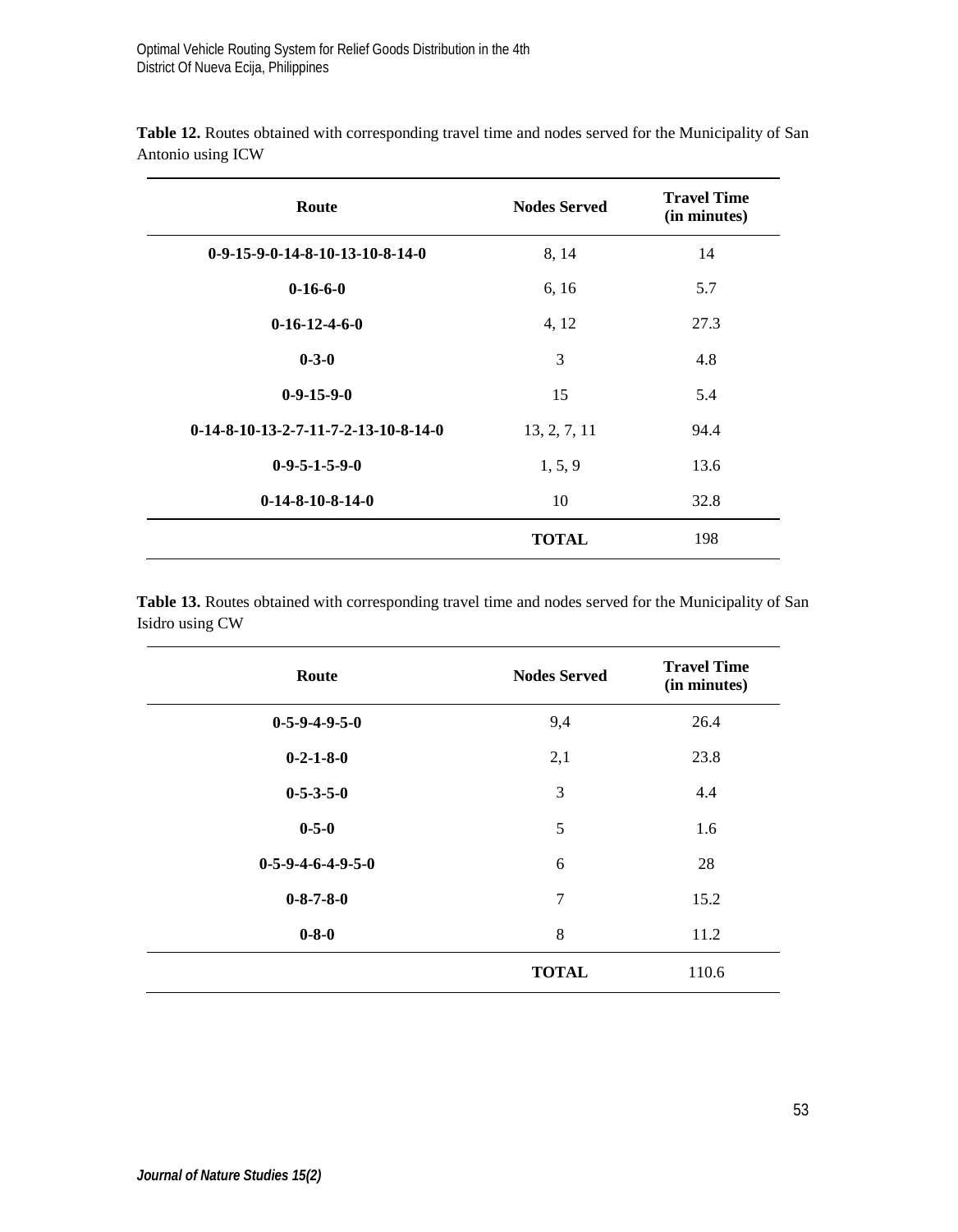| Route                               | <b>Nodes Served</b> | <b>Travel Time</b><br>(in minutes) |
|-------------------------------------|---------------------|------------------------------------|
| $0-5-9-4-6-4-9-5-0$                 | 4,6                 | 34.8                               |
| $0 - 8 - 7 - 8 - 0 - 5 - 9 - 5 - 0$ | 7,9                 | 32.4                               |
| $0-2-1-8-0$                         | 2,1                 | 23.8                               |
| $0 - 5 - 3 - 5 - 0$                 | 3                   | 4.4                                |
| $0 - 5 - 0$                         | 5                   | 1.6                                |
| $0 - 8 - 0$                         | 8                   | 11.2                               |
|                                     | <b>TOTAL</b>        | 108.2                              |

**Table 14**. Routes obtained with corresponding travel time and nodes served for the Municipality of San Isidro using ICW

**Table 15.** Routes obtained with corresponding travel time and nodes served for the Municipality of Jaen using CW

| Route                                              | <b>Nodes Served</b> | <b>Travel Time</b><br>(in minutes) |
|----------------------------------------------------|---------------------|------------------------------------|
| $0-23-1-6-15-3-15-6-1-23-0$                        | 1, 6, 15, 3         | 33.4                               |
| $0-19-18-20-17-16-8-25-26-19-0$                    | 17, 16, 8           | 47                                 |
| $0-7-22-5-0-23-1-6-14-10-4-9-4-10-14-6-1-23-$<br>0 | 7, 22, 4, 9         | 72.7                               |
| $0 - 27 - 13 - 27 - 0$                             | 13, 27              | 14                                 |
| $0-19-26-25-21-25-26-19-0$                         | 19, 26, 25, 21      | 28.4                               |
| $0-12-0-23-1-6-14-10-24-10-14-6-1-23-0$            | 12, 14, 10, 24      | 57.8                               |
| $0-11-5-0-23-18-20-18-19-0$                        | 11, 5, 23, 18, 20   | 21.8                               |
| $0 - 2 - 0$                                        | $\overline{c}$      | 2.8                                |
|                                                    | <b>TOTAL</b>        | 277.9                              |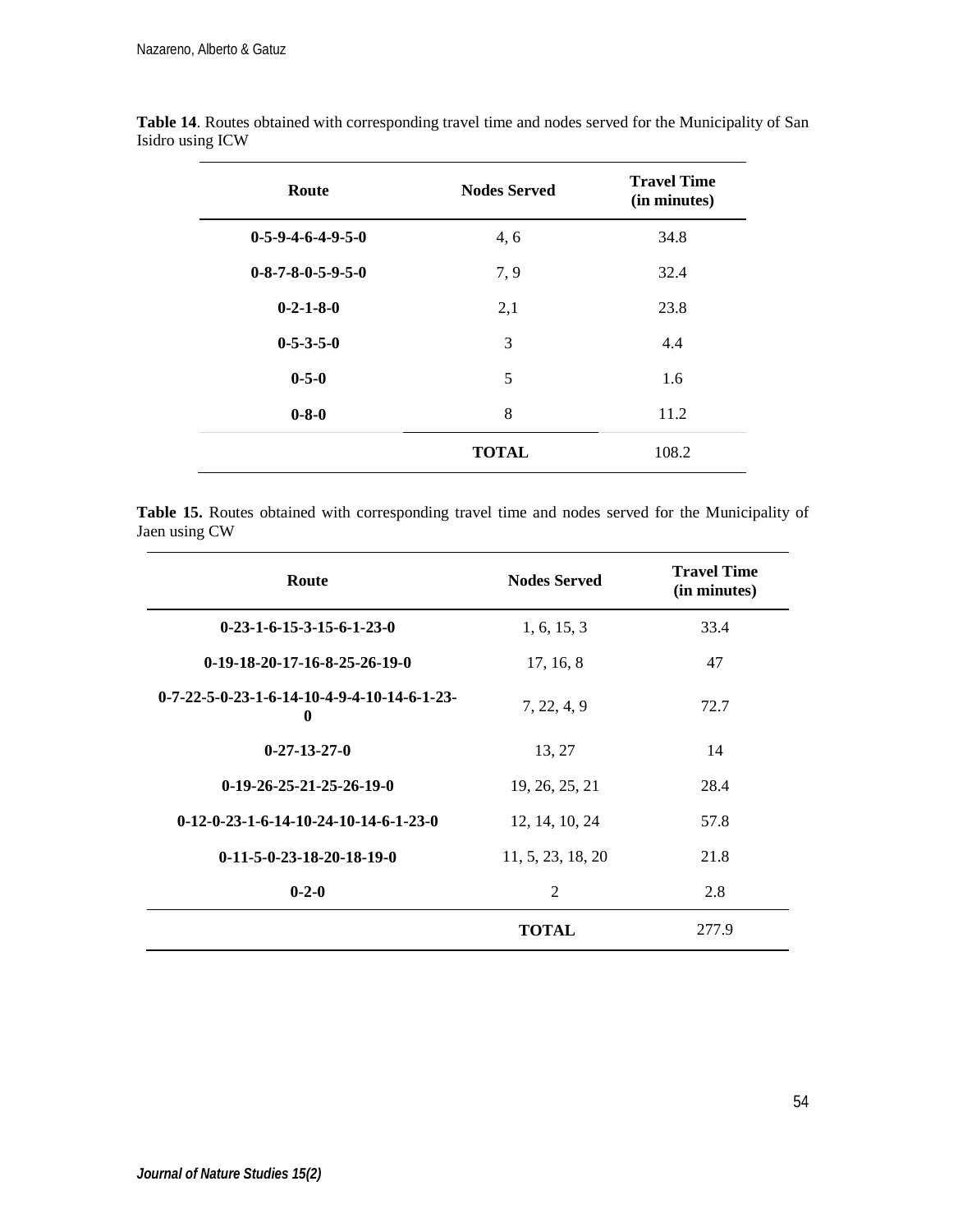| Route                                                | <b>Nodes Served</b> | <b>Travel Time</b><br>(in minutes) |
|------------------------------------------------------|---------------------|------------------------------------|
| $0-23-1-6-15-3-15-6-1-23-0$                          | 1, 6, 15, 3         | 33.4                               |
| $0-19-18-20-17-16-21-8-25-26-19-0$                   | 17, 16, 8, 21       | 49                                 |
| $0-7-22-5-0-23-1-6-14-10-4-9-4-10-14-6-1-$<br>$23-0$ | 7, 22, 4, 9         | 72.7                               |
| $0 - 27 - 13 - 27 - 0$                               | 13, 27              | 14                                 |
| $0-19-26-25-26-19-0$                                 | 25, 26, 19          | 20                                 |
| $0-12-0-23-1-6-14-10-24-10-14-6-1-23-0$              | 12, 14, 10, 24      | 57.8                               |
| $0-11-5-0-23-18-20-18-19-0$                          | 11, 5, 23, 18, 20   | 21.8                               |
| $0 - 2 - 0$                                          | $\overline{c}$      | 2.8                                |
|                                                      | <b>TOTAL</b>        | 271.5                              |

**Table 16.** Routes obtained with corresponding travel time and nodes served for the Municipality of Jaen using ICW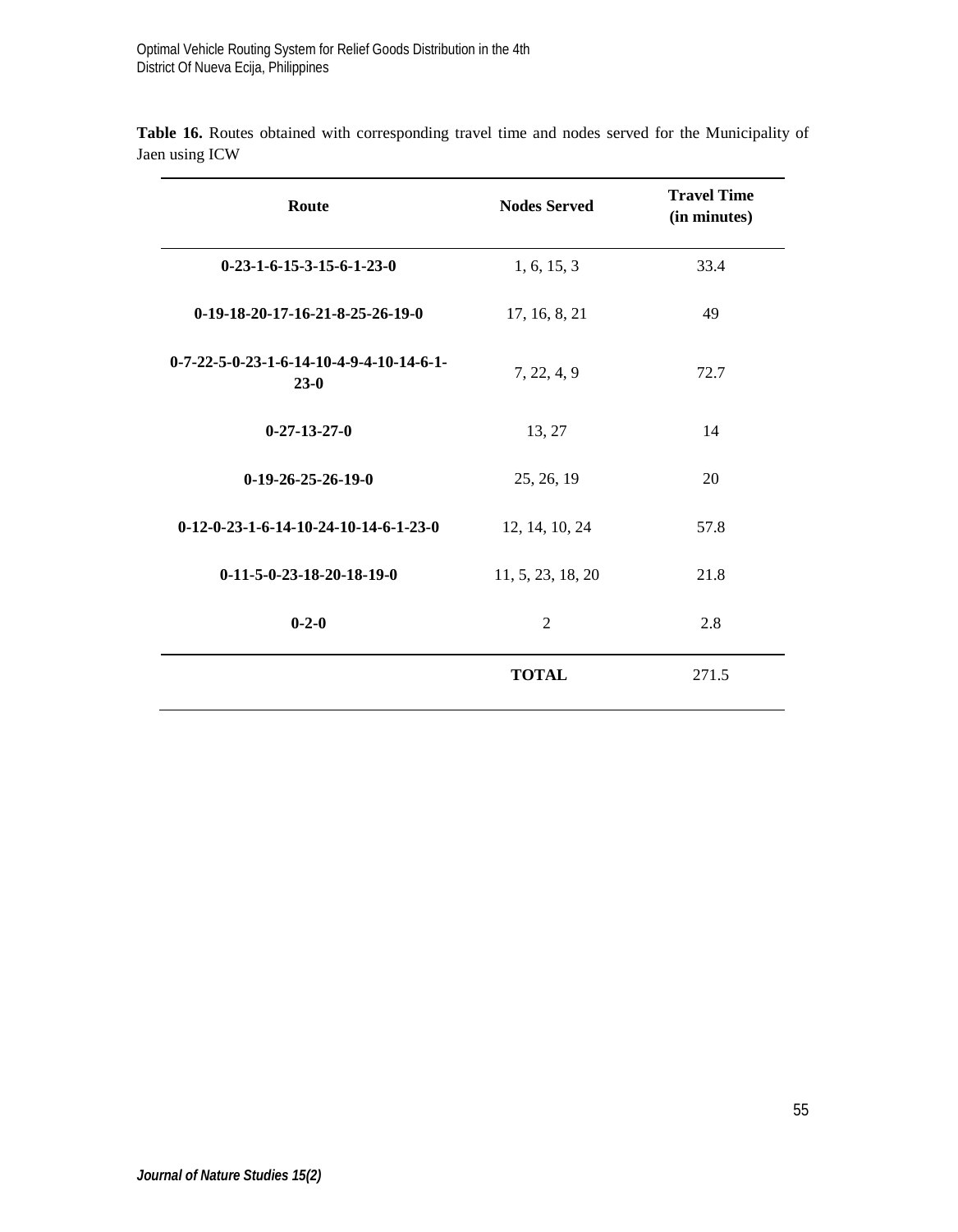| Route                                       | <b>Nodes Served</b> | <b>Travel Time</b><br>(in minutes) |
|---------------------------------------------|---------------------|------------------------------------|
| $0-21-1-20-7-6-7-20-1-21-0$                 | 6, 7                | 38.4                               |
| $0 - 21 - 1 - 20 - 5 - 15$                  | 5, 15               | 36                                 |
| 0-21-22-10-18-9-4-8-4-9-18-10-22-21-0       | 4, 8, 10            | 66.4                               |
| $0-21-22-10-3-9-18-10-22-21-0$              | 3, 9                | 47.4                               |
| 0-21-1-20-1-22-10-18-14-12-14-18-10-22-21-0 | 12, 14, 20          | 58.2                               |
| $0 - 21 - 22 - 1 - 21 - 0$                  | 1, 22               | 18.2                               |
| $0 - 23 - 0$                                | 23                  | 8.8                                |
| $0 - 2 - 0$                                 | 2                   | 2.6                                |
| $0 - 21 - 0$                                | 21                  | 3.6                                |
| $0-19-0$                                    | 19                  | 10                                 |
| $0 - 23 - 17 - 23 - 0$                      | 17                  | 15.2                               |
| $0 - 16 - 0$                                | 16                  | 11.2                               |
| $0-11-0$                                    | 11                  | 16                                 |
| $0-21-22-10-18-10-22-21-0$                  | 18                  | 24.4                               |
| $0-16-13-16-0$                              | 13                  | 18.4                               |
|                                             | <b>TOTAL</b>        | 374.8                              |

Table 17. Routes obtained with corresponding travel time and nodes served for the Gapan City using CW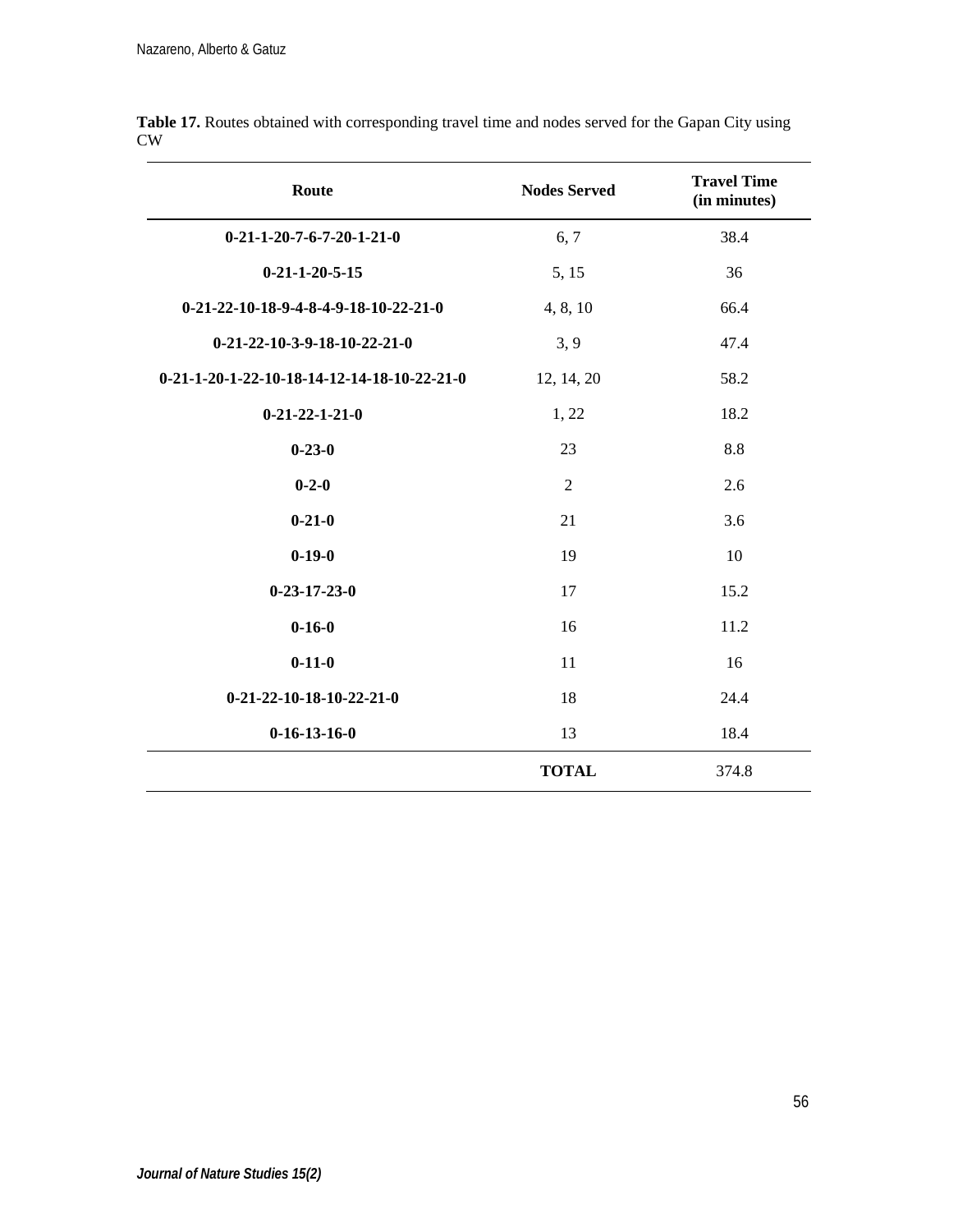| Route                                       | <b>Nodes Served</b> | <b>Travel Time</b><br>(in minutes) |
|---------------------------------------------|---------------------|------------------------------------|
| $0-21-1-20-7-6-7-20-1-21-0$                 | 6, 7                | 38.4                               |
| $0 - 21 - 1 - 20 - 5 - 15$                  | 5, 15               | 36                                 |
| $0-21-22-10-18-9-4-8-4-9-18-10-22-21-0$     | 4, 8, 10            | 66.4                               |
| $0-21-22-10-3-9-18-10-22-21-0$              | 3, 9                | 47.4                               |
| 0-21-1-20-1-22-10-18-14-12-14-18-10-22-21-0 | 12, 14, 20          | 58.2                               |
| $0 - 21 - 22 - 1 - 21 - 0$                  | 1, 22               | 18.2                               |
| $0 - 23 - 0$                                | 23                  | 8.8                                |
| $0 - 2 - 0$                                 | 2                   | 2.6                                |
| $0 - 21 - 0$                                | 21                  | 3.6                                |
| $0 - 19 - 0$                                | 19                  | 10                                 |
| $0 - 23 - 17 - 23 - 0$                      | 17                  | 15.2                               |
| $0 - 16 - 0$                                | 16                  | 11.2                               |
| $0 - 11 - 0$                                | 11                  | 16                                 |
| $0-21-22-10-18-10-22-21-0$                  | 18                  | 24.4                               |
| $0-16-13-16-0$                              | 13                  | 18.4                               |
|                                             | <b>TOTAL</b>        | 374.8                              |

**Table 18.** Routes obtained with corresponding travel time and nodes served for the Gapan City using ICW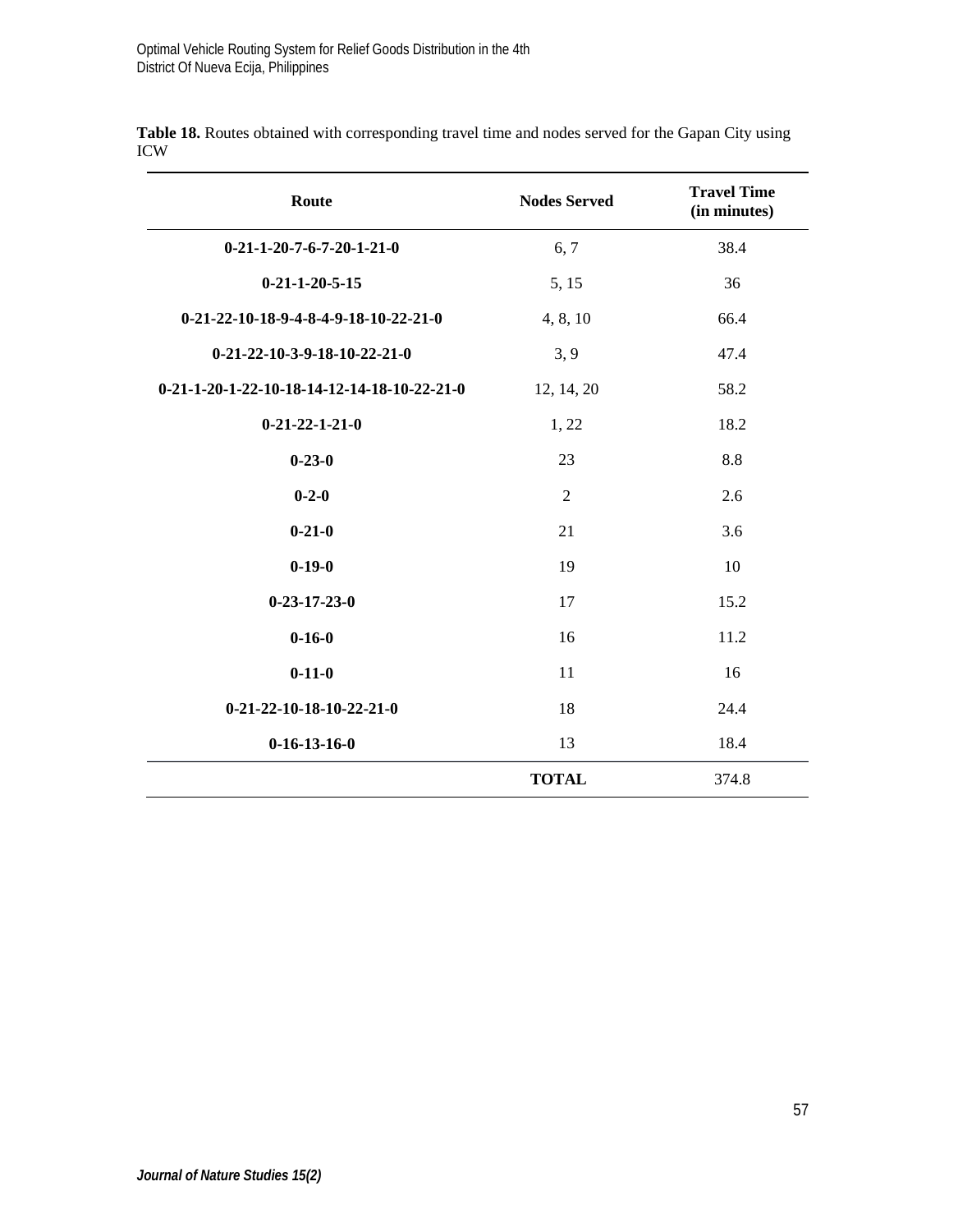| Route                     | <b>Nodes Served</b> | <b>Travel Time</b><br>(in minutes) |
|---------------------------|---------------------|------------------------------------|
| $0-16-18-4-17-4-18-16-0$  | 4, 17               | 29.2                               |
| $0-8-10-1-21-22-2-10-8-0$ | 1, 10, 21, 22, 2    | 37.6                               |
| $0-15-14-12-11-5-11-12-0$ | 5, 11, 15, 14       | 25.8                               |
| $0-16-23-19-23-16-0$      | 19, 23, 16          | 17.8                               |
| $0-13-9-3-9-20-8-0$       | 13, 3, 9, 8, 20     | 12                                 |
| $0-7-0-6-16-18-16-0$      | 6, 18, 7            | 13.9                               |
| $0-12-0$                  | 12                  | 6                                  |
|                           | <b>TOTAL</b>        | 142.3                              |

**Table 19**. Routes obtained with corresponding travel time and nodes served for the Municipality of Cabiao using CW

**Table 20.** Routes obtained with corresponding travel time and nodes served for the Municipality of Cabiao using ICW

| Route                             | <b>Nodes Served</b> | <b>Travel Time</b><br>(in minutes) |
|-----------------------------------|---------------------|------------------------------------|
| $0-16-18-4-17-4-18-16-0$          | 4, 17               | 29.2                               |
| $0-8-10-1-21-22-2-10-8-0$         | 1, 10, 21, 22, 2    | 37.6                               |
| $0-15-14-12-11-5-11-12-0$         | 5, 11, 15, 14       | 25.8                               |
| $0-16-23-19-23-16-0$              | 19, 23, 16          | 17.8                               |
| $0 - 7 - 13 - 9 - 3 - 9 - 20 - 0$ | 7, 13, 9, 3, 20     | 9.3                                |
| $0-6-8-16-18-16-0$                | 8, 6, 18            | 15.4                               |
|                                   | <b>TOTAL</b>        | 141.1                              |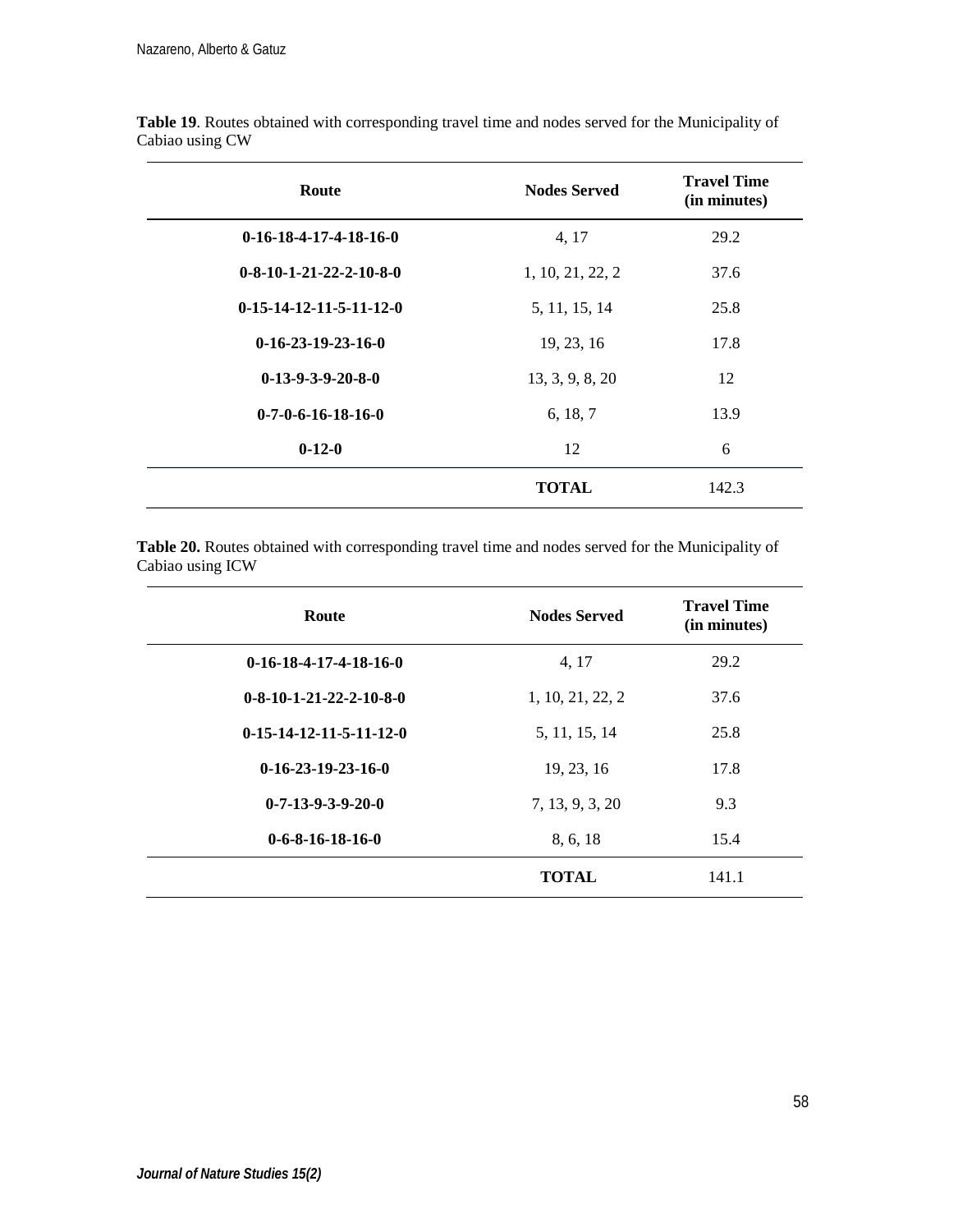| Route                     | <b>Nodes Served</b> | <b>Travel Time</b><br>(in minutes) |
|---------------------------|---------------------|------------------------------------|
| $0-10-8-0$                | 8, 10               | 27.4                               |
| $0-13-5-15-0$             | 5, 13               | 19                                 |
| $0-2-1-11-9-11-14-13-0$   | 9, 11, 1, 2, 14     | 36.6                               |
| $0-10-12-3-0$             | 12, 3               | 25.6                               |
| $0-4-15-0$                | 4, 15               | 5.5                                |
| $0-4-9-11-1-6-1-11-9-4-0$ | 6                   | 24.2                               |
| $0 - 7 - 0$               | 7                   | 14.8                               |
|                           | <b>TOTAL</b>        | 153.1                              |

**Table 21.** Routes obtained with corresponding travel time and nodes served for the Municipality of San Leonardo using CW

**Table 22.** Routes obtained with corresponding travel time and nodes served for the Municipality of San Leonardo using ICW

| Route                | <b>Nodes Served</b> | <b>Travel Time</b><br>(in minutes) |
|----------------------|---------------------|------------------------------------|
| $0-10-8-0$           | 8, 10               | 27.4                               |
| $0-13-5-15-0$        | 5, 13               | 19                                 |
| $0-2-1-11-9-4-0$     | 9, 11, 1, 2         | 19.9                               |
| $0-10-12-3-0$        | 12, 3               | 25.6                               |
| $0-4-15-0$           | 4, 15               | 5.5                                |
| $0-9-11-1-6-14-13-0$ | 14, 6               | 34.5                               |
| $0 - 7 - 0$          | 7                   | 14.8                               |
|                      | <b>TOTAL</b>        | 146.7                              |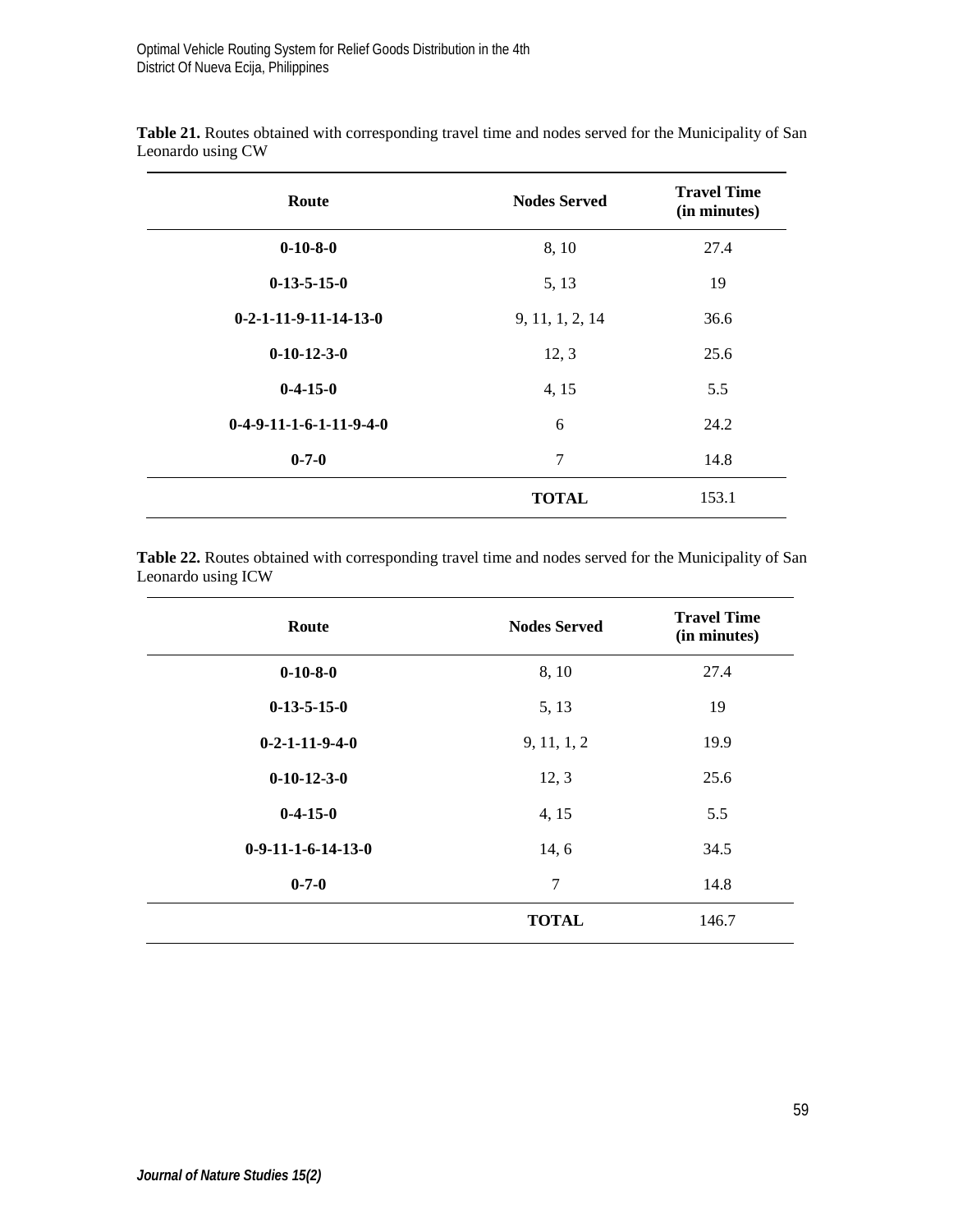| <b>Municipality/City</b> | <b>Total travel time</b><br>using Clarke and<br><b>Wright's Savings</b><br>Algorithm<br>(in minutes) | <b>Total travel time using</b><br><b>Improved Clarke and</b><br><b>Wright's Savings</b><br>Algorithm<br>(in minutes) | <b>Solution</b><br>Improvement<br>Percentage (%) |
|--------------------------|------------------------------------------------------------------------------------------------------|----------------------------------------------------------------------------------------------------------------------|--------------------------------------------------|
| Peñaranda                | 69.7                                                                                                 | 69.7                                                                                                                 | 0.00                                             |
| San Antonio              | 198.0                                                                                                | 198.0                                                                                                                | 0.00                                             |
| San Isidro               | 110.6                                                                                                | 108.2                                                                                                                | 2.17                                             |
| Jaen.                    | 277.9                                                                                                | 271.5                                                                                                                | 2.30                                             |
| Gapan                    | 374.8                                                                                                | 374.8                                                                                                                | 0.00                                             |
| Cabiao                   | 142.3                                                                                                | 141.1                                                                                                                | 0.84                                             |
| San Leonardo             | 153.1                                                                                                | 146.7                                                                                                                | 4.18                                             |

#### **Table 23.** Comparison of Results from using CW and ICW

### **SUMMARY AND CONCLUSION**

The 4th District of Nueva Ecija is a flood-prone area but has no existing system for the relief goods operation. It is necessary for the locality to develop an efficient routing system. In order to achieve this, optimal sets of routes are needed to be determined in order to make the relief goods distribution more efficient. With this system, it can alleviate the adverse effects during and after natural disasters. There are so many problems emerging during natural calamities and creating a system can provide a good starting point for the government to come up with a strategic plan as preparation for typhoons coming in the country.

In this study, a general integer linear programming model for the said problem was formulated. The model was then solved using CW and ICW through the use of a software specifically developed for this study. The sets of routes that the vehicle has to traverse to serve the demands of all the barangays in each municipality and city were determined using CW which is an already established algorithm. Through the use of ICW, some of the solutions obtained can be enhanced and the total travel time can be reduced. Therefore, the relief goods operation will be more efficient when the sets of routes obtained using ICW was used.

#### **RECOMMENDATION**

The study can be used as a basis to determine optimal sets of routes for the relief goods distribution in other municipalities and cities in the country. The computer program developed is readily available to be used in the implementation of the method.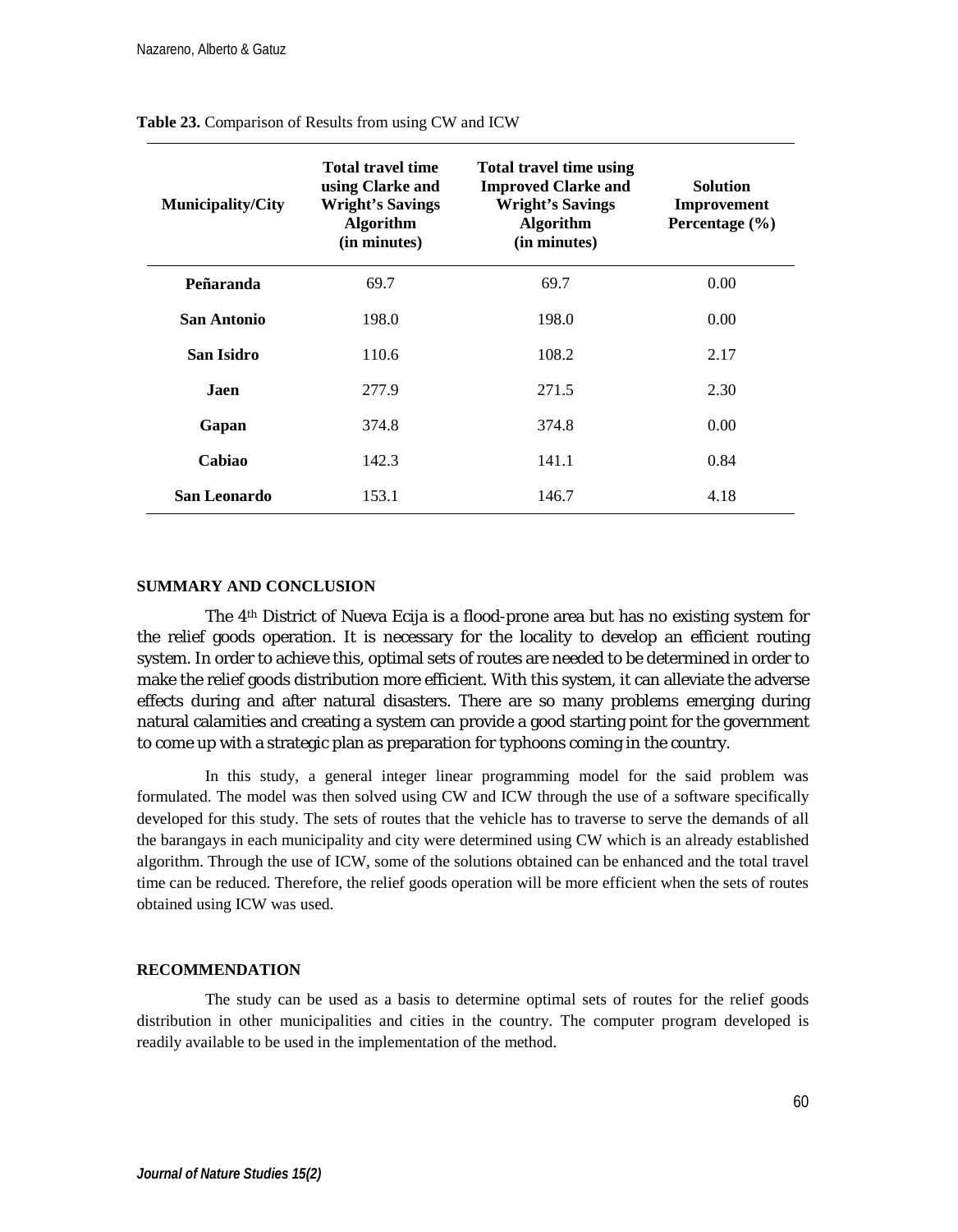The study assumes that there is only one vehicle available in each city/municipality. For future studies, having the number of vehicles variable for a faster relief good distribution in the city/municipality can be considered. Other assumptions that can be considered are priorities among the barangays and presence of traffic jams and restricted roads which can be incorporated in the computer program. The computer program can serve as a good initial efforts for developing a software for solving VRP.

### **STATEMENT OF AUTHORSHIP**

The first author conceptualized the research study and reviewed the final paper. The second and the third author gathered the data, employed all the computations. All the authors were involved in the writing process.

#### **REFERENCES**

- Branigan, T., & Hodal, K. (2013, November 15). Typhoon Haiyan: frustration at slow pace of relief effort. *The Guardian*. Retrieved from https://www.theguardian.com/world/2013/nov/14/typhoon-haiyan-relief-effort-stallsphilippines
- Clarke, G., & Wirght, J. W. (1964). Scheduling of vehicles from a central depot to a number of delivery points. *Operations Research*, 568-581.
- Cordeau, J.-F., Laporte, G., Savelsbergh, M. W., & Vigo, D. (2007). Vehicle Routing. *Handbook in OR & MS*.
- Dantzig, G. B., & Ramser, J. H. (1959). 1959. *Management Science*, 80-91.
- De Lara, M. D., Burgos, V. B., Silva, A. M., & Nazareno, A. L. (2013). Determining the optimal route of vehicles delivering relief goods to the calamity-prone areas in region IV-A. *Journal of Nature Studies*, 13-24.
- Hsueh, C.-F., Chen, H.-K., & Chou2, H.-W. (2008). Dynamic Vehicle Routing for Relief Logistics in Natural Disasters. In *Vehicle Routing Problem* (pp. 71-84). Vienna, Austria: Intech. Retrieved August 7, 2016, from www.intechopen.com
- Jitt-Aer, K. (2016). A Literature Review on the Vehicle Routing Problem for Relief Logistics in Disasters. *28th European Conference.* Retrieved fro[m https://www.euro](https://www.euro-online.org/conf/euro28/treat_abstract?frompage=edit_session&sessid=1018&paperid=3151)[online.org/conf/euro28/treat\\_abstract?frompage=edit\\_session&sessid=1018&paperid=3151](https://www.euro-online.org/conf/euro28/treat_abstract?frompage=edit_session&sessid=1018&paperid=3151)
- Laude, J. (2013, November 14). Tons of aid undelivered. *The Philippine Star*. Retrieved from http://www.philstar.com/headlines/2013/11/14/1256476/tons-aid-undelivered
- Pazzibugan, D. Z. (2013, October 20). Relief Goods for Bohol Stuck at Town Proper; Distribution Problem Surfaces. *Philippine Daily Inquirer*. Retrieved August 7, 2016, from http://newsinfo.inquirer.net/510911/relief-goods-for-bohol-stuck-at-town-properdistribution-problem-surfaces